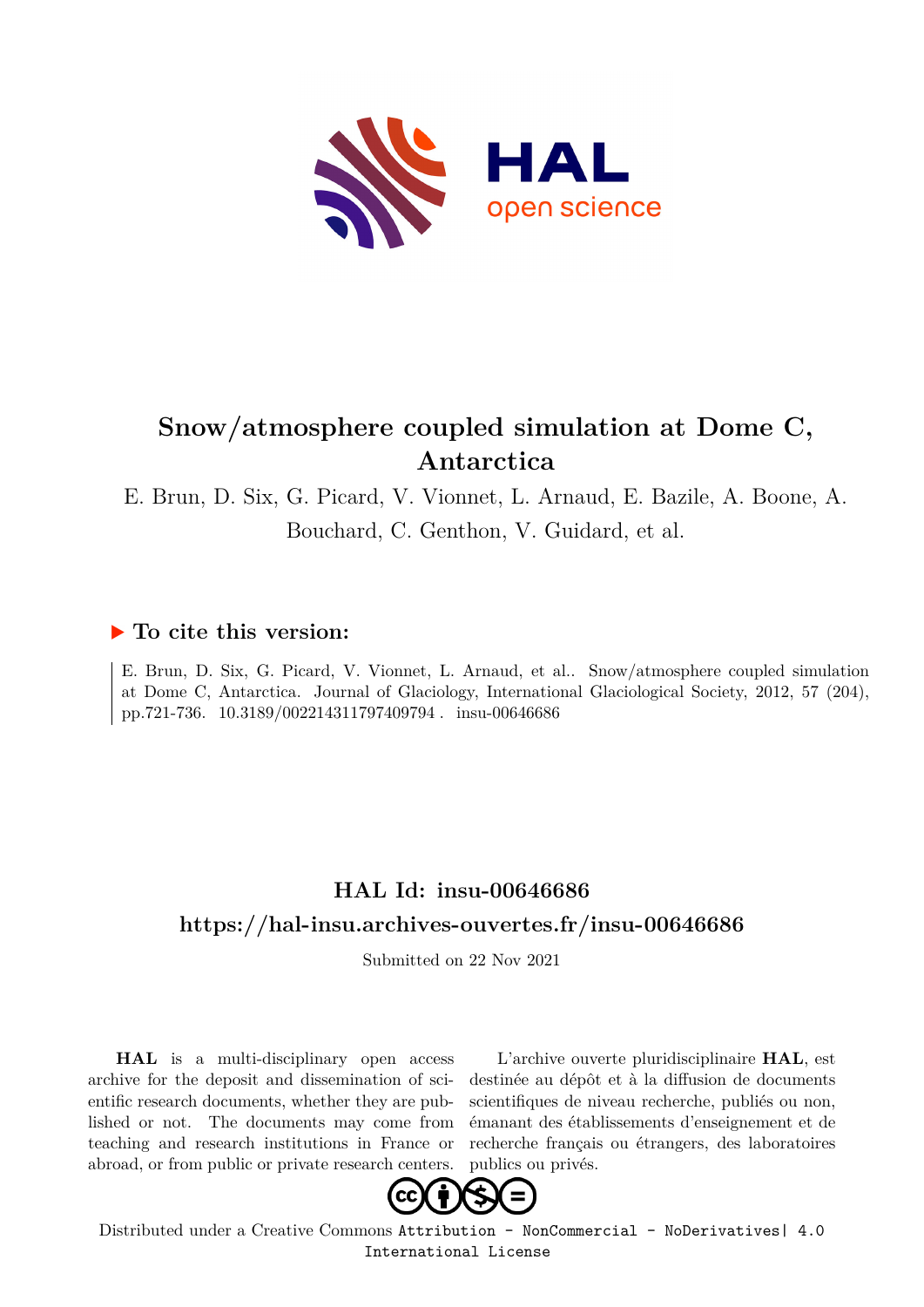## **Snow/atmosphere coupled simulation at Dome C, Antarctica**

Eric BRUN,<sup>1</sup> Delphine SIX,<sup>2</sup> Ghislain PICARD,<sup>2</sup> Vincent VIONNET,<sup>1</sup> Laurent ARNAUD,<sup>2</sup> Eric BAZILE,<sup>1</sup> Aaron BOONE,<sup>1</sup> Aurélie BOUCHARD,<sup>1</sup> Christophe GENTHON,<sup>2</sup> Vincent GUIDARD,<sup>1</sup> Patrick LE MOIGNE,<sup>1</sup> Florence RABIER,<sup>1</sup> Yann SEITY<sup>1</sup>

> $1$  CNRM-GAME, Météo-France and CNRS, 31057 Toulouse Cedex, France E-mail: Eric.Brun@meteo.fr  $2$  UJF-Grenoble 1/CNRS, LGGE UMR 5183, 38041 Grenoble Cedex, France

**ABSTRACT. Using a snow/atmosphere coupled model, the evolution of the surface and near-surface snow temperature is modeled at Dome C, Antarctica, during the period 20–30 January 2010. Firstly, the detailed multilayer snow model Crocus is run in stand-alone mode, with meteorological input forcing data provided by local meteorological observations. The snow model is able to simulate the evolution of surface temperature with good accuracy. It reproduces the observed downward propagation of the diurnal heatwave into the upper 50 cm of the snowpack reasonably well. Secondly, a fully coupled 3-D snow/atmosphere simulation is performed with the AROME regional meteorological model, for which the standard single-layer snow parameterization is replaced by Crocus. In spite of a poor simulation of clouds, the surface and near-surface snow temperatures are correctly simulated, showing neither significant bias nor drifts during the simulation period. The model reproduces particularly well the average decrease of the diurnal amplitude of air temperature from the surface to the top of the 45 m instrumented tower. This study highlights the potential of snow/atmosphere coupled models over the Antarctic plateau and the need to improve cloud microphysics and data assimilation over polar regions.**

#### **1. INTRODUCTION**

There is increasing interest in accurate monitoring and simulation of the surface temperature over the Antarctic plateau. Initial interest comes from the fact that snow surface temperature strongly controls the temperature of snow and firn layers at depths of tens (or hundreds) of meters beneath the surface. Hence, snow surface temperature strongly influences the thermal state of the whole East Antarctic ice sheet and its dynamics, shape, calving rate and, consequently, its mass balance. Town and others (2008) have shown how a finite-volume snow model, using the observed snow surface temperature as input data, can efficiently reproduce the temperatures, heating rates and vapor pressures in near-surface snow at the South Pole during a 9 year simulation.

Further interest comes from the critical role that snow surface temperature plays on the energy balance of the Antarctic plateau. On one hand, the surface temperature directly affects a significant part of the surface energy budget, mainly by emission of longwave radiation but also through the latent and sensible heat fluxes, which are exchanged with the atmosphere and through heat diffusion towards deep snow and ice layers (Town and others, 2008). On the other hand, the absence of any melting over the Antarctic plateau (Comiso, 2000; Picard and Fily, 2006), the relatively low heat conduction towards internal snow layers and the low thermal capacity of snow cause its surface temperature to adjust rapidly to changing atmospheric conditions. Air temperature at the standard level of 2 m above the surface is one of the reference parameters commonly used to describe the climate. However, this parameter cannot be measured using remote-sensing techniques, especially in Antarctica, where extreme surface temperature gradients very often prevail in the atmospheric surface boundary layer. Therefore, snow

surface temperature is used as a relevant indicator of the seasonal and interannual evolution of the energy balance of the Antarctic plateau. Snow surface temperature can be reasonably well retrieved from satellites, using infrared or microwave observations, at least under specific weather conditions (e.g. Comiso, 1994; Karbou and Prigent, 2005; Picard and others, 2009).

More recent interest in snow surface temperature monitoring and simulation comes from the increasing use of advanced infrared atmospheric sounders in the assimilation process of numerical weather prediction (NWP) systems. In stand-alone mode these sounders can retrieve reasonably accurate atmospheric profiles of temperature and humidity, at least under clear-sky conditions (Gettelman and others, 2006). This information is very useful for monitoring the current state of the Antarctic atmosphere, where conventional radio soundings are very scarce, especially over the Antarctic plateau. A more accurate estimate of the state of the atmosphere can be provided by the direct assimilation of the radiances measured by the atmospheric sounder IASI (Infrared Atmospheric Sounding Interferometer) on board the MetOp satellite. However, this requires a very accurate estimation of the surface temperature, directly via a previous forecast (the so-called background or guess), or via the utilization of 1D-Var schemes (Bouchard and others, 2010). It also requires a good knowledge of the surface emissivity, which is the realistic case for snow since it behaves almost like a black body for the considered wavelengths (Dozier and Warren, 1982; Warren, 1982). Nevertheless, most NWP centers do not exploit the full potential of infrared sounders over snow-covered areas, mainly because of significant errors in their background surface temperature estimate and in cloud detection. An international project, Concordiasi, has been initiated in the framework of the International Polar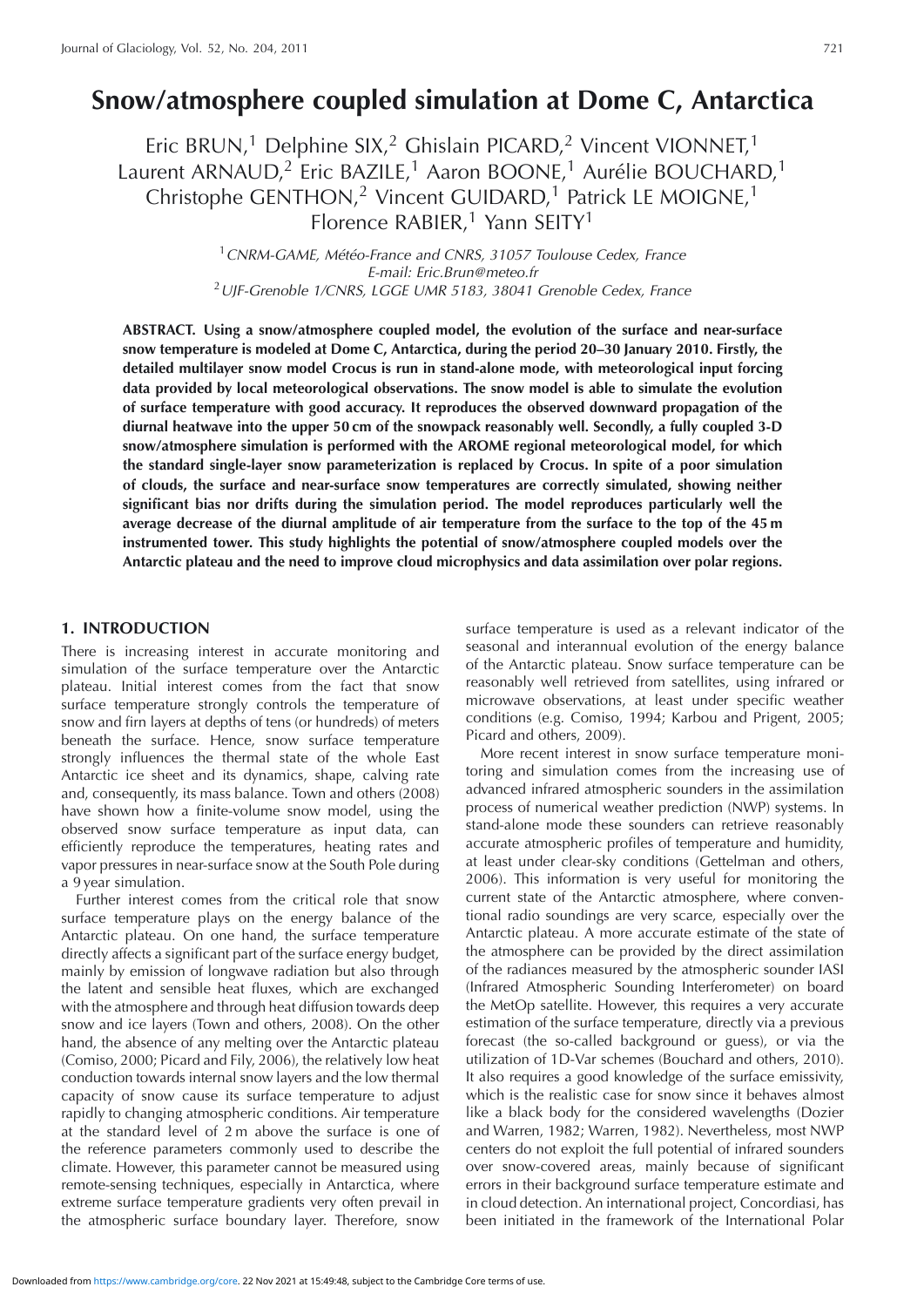Year (IPY) for assessing the quality of IASI retrievals over the Antarctic plateau and for improving the assimilation of IASI observations in NWP systems (Rabier and others, 2010). This project is based on merging field experiments, satellite observations and extensive use of global and regional meteorological models. The experimental campaign relies on in situ observations, additional radio soundings at several polar stations and superpressure balloons, which were launched from the US McMurdo polar base. More detailed local studies are focused on the Antarctic plateau. Taking advantage of its appropriate features (relatively good spatial homogeneity, location under the swath of many polarorbiting satellites, high-performance routine observations, strong diurnal cycle in summer), the French/Italian polar base Concordia at Dome C is the focal point of the project, where additional observations and dedicated studies have been carried out. The present paper describes one of these studies, which focuses on assessing the capacity of a coupled snow/atmospheric model to simulate the observed surface temperature and low-level atmospheric temperature and wind profile during an 11 day well-documented period of January 2010. As the first stage, the snow model was run in a stand-alone one-dimensional (1-D) mode, in which its meteorological input-forcing data were provided by local meteorological observations. Since this corresponds to the most favorable case, the comparison between modeled and observed snow surface and near-surface temperatures only assesses the performances of the snow model and the quality of the forcing data. In a second stage, a fully coupled three-dimensional (3-D) snow/atmosphere simulation was performed with a regional meteorological model, in which the standard snow parameterization was replaced by the detailed snow model.

#### **2. STAND-ALONE SIMULATION OF SNOW SURFACE AND NEAR-SURFACE TEMPERATURE AT DOME C**

#### **2.1. Previous studies with detailed snow models in Antarctica**

Different detailed 1-D numerical snow models have been developed during the past few decades, for process studies as well as for operational applications in the field of hydrology or avalanche forecasting. Several studies performed detailed intercomparisons of snow models (Slater and others, 2001). Essery and Yang (2001) compiled a comprehensive description of a large set of snow models, which has been updated by Armstrong and Brun (2008). The International Commission on Snow and Ice (ICSI) organized the Snow Model Intercomparison Project (SnowMIP) in order to assess the performance of various 1-D snow models under different climate conditions (Etchevers and others, 2004). The authors highlight how different options in the representation of some key physical processes impact the quality of the simulations. Several snow models performed reasonably well for all SnowMIP meteorological input datasets, but none of these datasets was representative of polar regions.

There is less experience with snow models in polar conditions. The detailed SNTHERM snow model (Jordan, 1991) was used for a 1 year simulation of the snow cover over sea ice at North Pole drift station NP-4 (Jordan and others, 1999). An accurate representation of the detailed characteristics of the snowpack required a few adjustments,

highlighting the critical impact of the parameterization of turbulent fluxes under atmospheric stable conditions. Dadic and others (2008) performed a 10 day simulation at Summit, Greenland, using the SNOWPACK model. They highlighted the importance of vertical resolution and the model discretization for the initial profile of thermal conductivity. The profile was deduced from densities that were estimated from a high-resolution penetration resistance profile measured with a SnowMicroPen. They recommended a vertical resolution of ∼10 mm to get a realistic simulation of the temperature 30 cm beneath the surface. This study at Summit did not focus on the capacity of the model to solve the energy balance and to simulate the snow surface temperature, probably because it used the measured short- and longwave radiative net fluxes as input data, which strongly constrain the surface temperature. Kuipers Munneke and others (2009) ran an energy-balance model (Van den Broeke and others, 2005) at Summit, including a detailed scheme to compute the absorption of solar radiation by the uppermost snow layers. They performed a 42 day simulation and made a comprehensive sensitivity study of the different components of the surface energy balance. They highlighted the important impact of radiative transfer in snow on the simulated temperature at 0.5 and 0.75 m depths, and obtained very good simulations from the surface to a depth of 1 $m$ .

Most snow simulations for Antarctica have been performed on relatively large areas or at the local scale, in a context in which input meteorological data were derived from climate simulations or reanalyses (Van de Berg and others, 2008; Picard and others, 2009). In such a context, it is sometimes difficult to distinguish whether model errors come from uncertainties in input data or from deficiencies in the snowmodel physics (e.g. Dang and others, 1997). Detailed snow simulations have been performed at South Pole (Town and others, 2008) and in Dronning Maud Land (Bintanja and Van den Broeke, 1995; Van den Broeke and others, 2010). Town and others (2008) obtained a very good simulation of the temperatures, heating rates and vapor pressures in nearsurface snow at South Pole, during a 9 year period. However, the observed snow surface temperature was used as the upper boundary condition of the snow model, which avoided the difficulty in solving the energy and mass balances at the snow/atmosphere interface. It must be noted that the South Pole experiences no diurnal cycle, limiting one major source of time variability of the snow surface temperature. The relatively limited experience with snow models over the Antarctic plateau means it is still worthwhile to assess, in detail, the ability of such models to simulate the temporal evolution of snow temperature, at the surface and in the top 50 cm, at a site where enough detailed observations are available. It is also very important to properly simulate the snow/atmosphere coupling, in order to improve forecasts in a NWP perspective and also in global climate models for climate scenarios. Dome C is a particularly convenient site to perform such a study, where detailed and accurate observations have been collected since the construction of the French/Italian polar base, Concordia.

#### **2.2. Regular observations at Dome C**

Presently, different groups at Dome C maintain a comprehensive in situ observing system which makes it possible to monitor the atmospheric boundary layer, the radiative budget of the snow/atmosphere interface and the evolution of the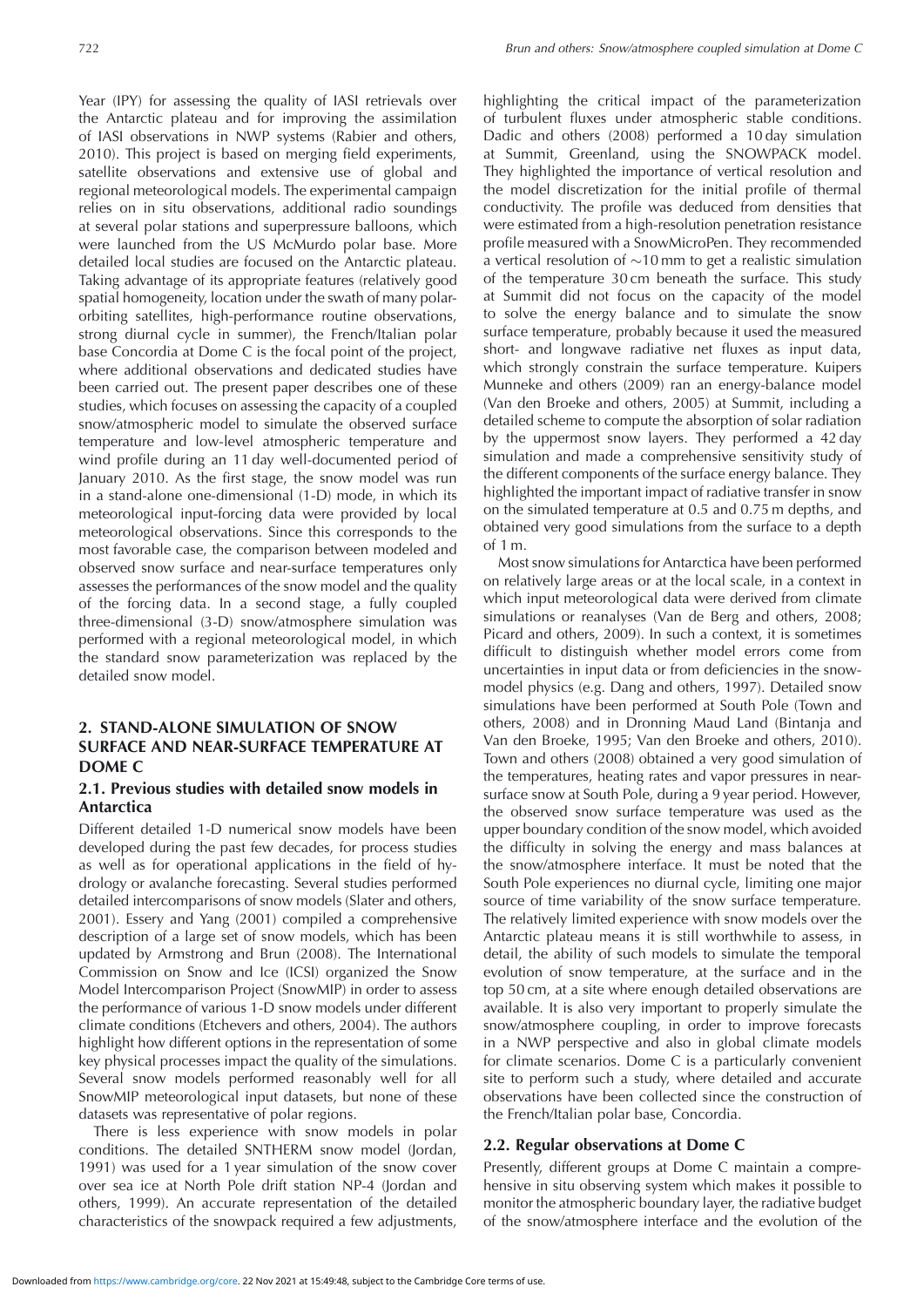snow surface and near-surface layers. The main components of this observing system are:

Boundary layer observations by LGGE (Laboratoire de Glaciologie et Géophysique de l'Environnement). Genthon and others (2010) present and analyze meteorological observations in the summer of 2008 along a 45 m tower at Dome C. The general set-up is fully described by Genthon and others (2010), and its main features are valid for the current study. The tower is located ∼700 m from Concordia station, in the upwind direction of the prevailing winds. The observation levels above the surface are 4.1, 11.7, 19.3, 26.9, 34.5 and 44.0 m. Wind, temperature and moisture are monitored year-round with a 10 s time-step, and 30 min averages, maxima, minima and variances are computed and archived. In 2009/10 some changes were made to the 2008 set-up. Vaisala 155 thermo-hygrometers are used instead of Campbell HMP45C. The thermo-hygrometers are still housed in naturally ventilated radiation shields (Campbell URS1), but temperature measurements were doubled at each level, with PT100 thermistors in mechanically aspirated radiation shields (Young 43502). This is because Genthon and others (2010) identified possible occurrences of radiation-induced biases in the 2008 record. The aspirated temperature measurements do confirm biases in the naturally ventilated records. Differences between naturally ventilated and aspirated air temperatures are often <1 K during the considered period. However, a warm bias, up to 6 K, was recorded on 27 January at 0900 h local time, at a moment when very low wind speeds  $(<1 \text{ m s}^{-1})$  and clear-sky conditions prevailed. This highlights the importance of using aspirated air temperatures over the Antarctic plateau in summer. In this study, the aspirated temperature measurements are used. Moisture measurements are only available in naturally ventilated shields, but radiation biases are not expected to strongly affect specific humidity.

Radiation observations by ISAC/CNR (Institute of Atmospheric Sciences and Climate of the Italian National Research Council). A dedicated observing system which belongs to the BSRN (Baseline Surface Radiation Network) is operated by CNR (Ohmura and others, 1998; Lanconelli and others, 2011), maintaining BSRN's high-standard quality framework to collect accurate high-frequency observations of upward and downward short- and longwave radiation.

Annual mass balance (LGGE). Traditional precipitation gauges do not work in Antarctica, because nearly all the precipitation is in the form of snowfall, either at very low rates (<10 cm w.e.  $a^{-1}$ ) in the very cold interior of Antarctica, or in regions where strong katabatic winds blow, inducing much blowing snow, which affects the collection and measurement of snowfall. At Dome C, the mean annual accumulation is  $\lt$ 40 mm w.e.  $a^{-1}$ , and blowing snow, although not frequent, does occasionally occur.

Internal near-surface snow temperature (LGGE). Snow temperature measurements at Dome Concordia which are used in this work are part of a more complete system which has recorded temperatures every hour at 40 levels from the surface down to 21 m since November 2006. Temperature is measured using 100  $\Omega$  platinum resistance

sensors (IEC751, 1/10 DIN). Calibration between all sensors prior to the experiment resulted, after corrections, in a relative accuracy of  $\pm 0.02$  K ( $2\sigma$ ) and an absolute precision better than 0.1 K. The shallowest 15 probes, from the surface to 2 m depth, were driven 50 cm into a snow-pit wall to reach undisturbed snow. The deeper sensors were lowered into a borehole. The pit and borehole were then backfilled with snow. The data logger was buried  $>1$  m below the surface, and the different sensor wires were carefully separated from each other in order to enhance heat exchange with the surrounding snow and to limit heat conduction towards deeper layers.

Snow pits have been regularly dug during summer campaigns since December 2006. The measured properties include snow density, grain size and type, thermal conductivity and temperature. These measurements provide realistic initial conditions for the snow models.

Although the maximum distance between the different components of the observing system is ∼400 m, the high homogeneity and flatness of the Dome C area make it reasonable to consider these observations as representative of a single point, over which a 1-D numerical snow model can be run and evaluated. However, there exist some sources of space heterogeneity, acting at various scales, like sastrugi and hoar surface layers. They are not represented in the present study and can be considered as additional sources of modeling error.

#### **2.3. Description of the snow model and of its adaptation to Dome C conditions**

We use a detailed snow model which was developed by implementing the main features of the Crocus snow model (Brun and others, 1989, 1992) into the multilayer ISBA-ES (Interactions between Soil, Biosphere and Atmosphere – Explicit Snow) snow model (Boone and Etchevers, 2001). This hybrid snow model is integrated within the framework of the externalized surface module, SURFEX (Salgado and Le Moigne, 2010), which can be run either in a standalone mode, using a time series of prescribed meteorological observations as input data, or in a fully coupled mode (explicit or fully implicit) with an interactive simulation of the atmosphere. The latter mode is used in section 3. In its regular configuration, the snow model has the following main characteristics:

The number and depth of snow layers vary in time and space in order to represent the layering of the snowpack. At a given gridpoint, the vertical discretization is governed by a set of rules, which are designed to develop realistic dynamics of snowpack layering, while preserving high-resolution discretization of the uppermost snow layers. This ensures an optimal computation of thermal diffusion. It is achieved in a similar way to the original Crocus model.

Snowfall, surface melting, bottom melting, compaction, internal melting/freezing and metamorphism are the main processes that control the creation and vanishing of the layers. In this study, the maximum number of snow layers is prescribed to be 20.

The heat diffusion within the snow cover is computed using the implicit backward-difference integration scheme of ISBA-ES.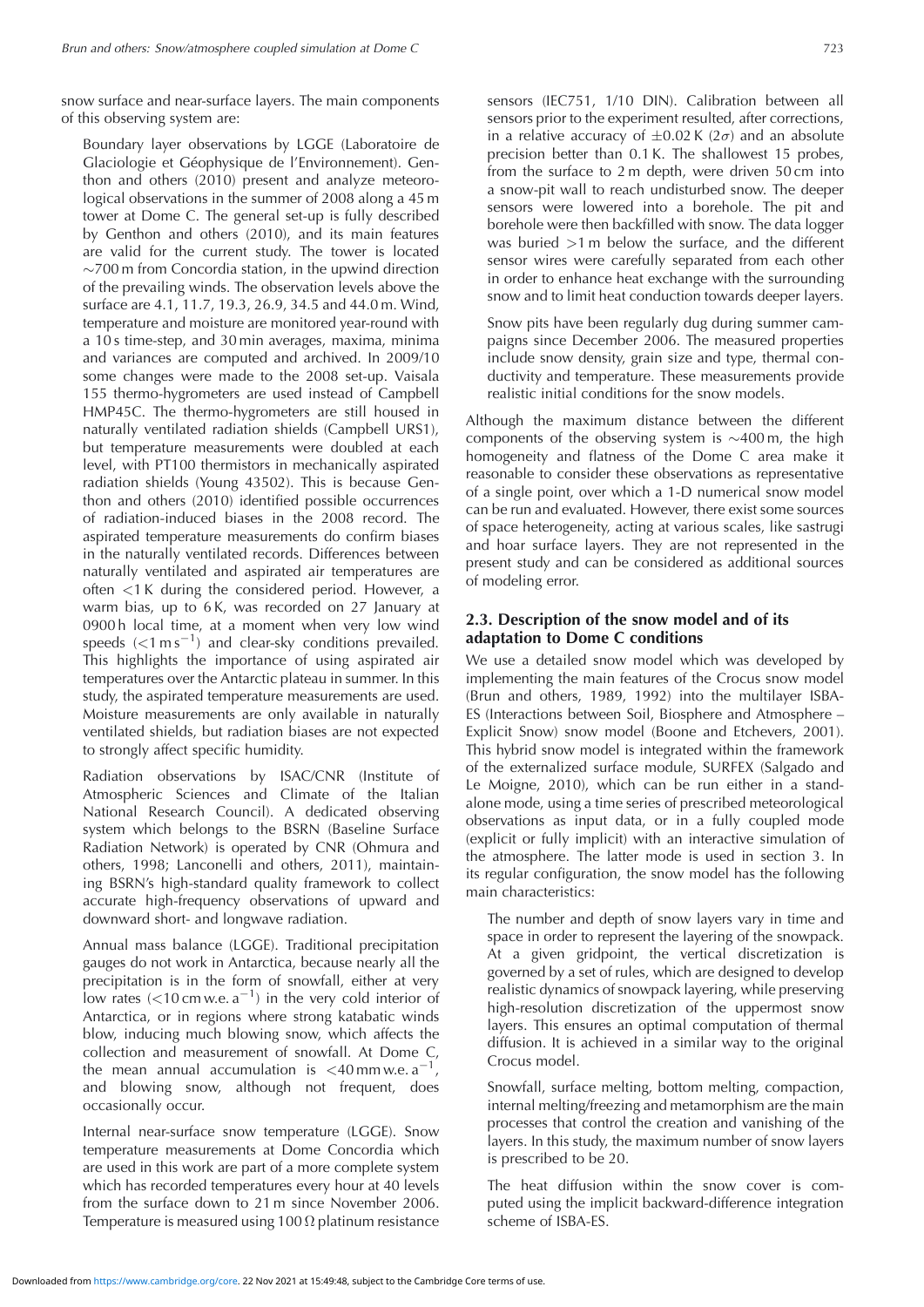The thermal conductivity of each snow layer is derived as a function of its density, either as described by Anderson (1976) or as in the original version of Crocus as a set-up option. In the present study we used the first option.

Water percolation through the snowpack is taken into account using a simple method, assuming vertical flow of liquid water as soon as the actual water content exceeds the irreducible water content, which is expressed as a function of pore volume.

The melting/freezing processes are derived from the heat content evolution in each snow layer.

The snow metamorphism is derived from a set of quantitative laws describing the evolution rate of the type and size of the snow grains in each layer, as in the original Crocus model. At a given time-step, the metamorphism is controlled by the temperature, the gradient of temperature and the liquid water content which prevail in the considered layer. The grain types are described via the dendricity and sphericity of the ice crystals of which they are composed.

The snow albedo is calculated as a function of the grain type, size and age in the top 3 cm of the snow cover, considering a partitioning of incoming solar radiation into three spectral bands ([0.3–0.8], [0.8–1.5] and [1.5– 2.8]  $μm$ ), as in Crocus. The reflectance over the first band (ultraviolet and visible radiation) depends on snow grain type, size and age. The age dependency aims to represent the decrease of snow albedo by impurities from deposition in a very simplified way. The rate of decrease has to be tuned according to the local environment. Over the other two bands (near-infrared radiation), the reflectance depends only on snow grain type and size.

The penetration of solar radiation into the surface snow layers and its absorption are taken into account as a function of snow grain type and size, as in Crocus.

The compaction rate of the snow layers is expressed, as in Crocus, through a Newtonian viscosity which depends on density, temperature, liquid water content and snow grain type and size.

The compaction and the metamorphism of the surface layers during snowdrift events are taken into account in a simplified way, as briefly described by Brun and others (1997). Snowdrift is assumed to occur when wind velocity exceeds a threshold value, according to fieldwork carried out by Guyomarc'h and Mérindol (1998). This threshold value depends on snow surface characteristics. During a drift event, the rates of compaction and rounding of the grains in the surface layer depend on the excess of wind velocity relative to the threshold value. Compaction and metamorphism rates, which are associated with drift events, are propagated to the layers beneath the surface, following an exponential decrease, until it meets a snow layer having a mobility threshold value larger than wind velocity.

In the rest of the paper, this hybrid snow model is named Crocus. The energy and mass exchanges between the surface and the atmosphere are calculated according to the ISBA soil/vegetation model (Noilhan and Mahfouf, 1996), which is the general framework for continental surfaces in SURFEX. The turbulent fluxes are calculated by means of the classical

aerodynamics formulas, with drag coefficients calculated according to Louis (1979) and modified by Mascart and others (1995). The introduction of a limitation in the Richardson number ensures a minimum of turbulent sensible and latent heat exchanges, even in the case of very stable conditions. In this study, the maximum Richardson number has been set to 0.1 and the snow aerodynamics roughness has been set to 0.001 m for both momentum and heat exchanges. The necessary enhancement of turbulent fluxes over snow under stable conditions has been reported in many previous studies (e.g. Beljaars and Holtslag, 1991; Martin and Lejeune, 1998; Jordan and others, 1999; Essery and Yang, 2001; Etchevers and others, 2004; Kuipers Munneke and others, 2009; Town and Walden, 2009).

The snow model was initially designed for the simulation of seasonal alpine snowpacks. Consequently, many of the processes described above are not relevant in the extremely cold conditions that prevail at and around Dome C, even in January (surface and near-surface snow colder than −20◦C during the considered period). It is obviously the case for all processes associated with the presence of liquid water (wet metamorphism, melting/freezing, surface evaporation and liquid condensation) which are, de facto, never activated during the simulations described below. Crocus includes metamorphism laws. They were established during laboratory experiments that reproduced only the snow conditions encountered in temperate alpine conditions. Thus they are not relevant for the extreme climate conditions that prevail on the Antarctic plateau (Dang and others, 1997). However, the evolution rates of snow crystals computed according to these laws are very slow under such low temperatures. On the timescales of the simulations done here, which are limited to an 11 day period, the cold conditions strongly limit the metamorphism rate and there is no significant change in the simulated snow microstructure. Consequently, it has not been necessary to tune the metamorphism laws or to turn them off. Taking into account the exceptionally clean atmosphere over the Antarctic plateau, the aging coefficient, which partially controls the albedo evolution in the visible part of the solar spectrum, has been reduced in such a way that the simulated albedo does not significantly change during the simulation. Due to the lack of local observations of the solar spectrum distribution, the downward shortwave radiation has been split into three bands in accordance with an imposed distribution (71%, 21% and 8%).

#### **2.4. Method for assessing the performance of the snow model in a stand-alone mode**

To assess the performance of the snow model, we carried out an 11 day simulation of the top 1 m of the snowpack using input meteorological data observed at Dome C between 20 and 30 January 2010. The modeled snow temperature profile has been compared to local observations, with particular attention to snow surface temperature. The meteorological observations used as input data were: air temperature and specific humidity at 4.1 m above the surface; wind speed at 11.7 m; and downward short- and longwave radiations. Because of the absence of significant snowfall events during the period and due to the very low annual snow accumulation at Dome C (<40 mm w.e.  $a^{-1}$ ; Genthon and others, 2010), precipitation has been neglected, in spite of the occasional presence of diamond dust.

Figure 1 gives a general overview of the prevailing meteorological conditions. The considered period was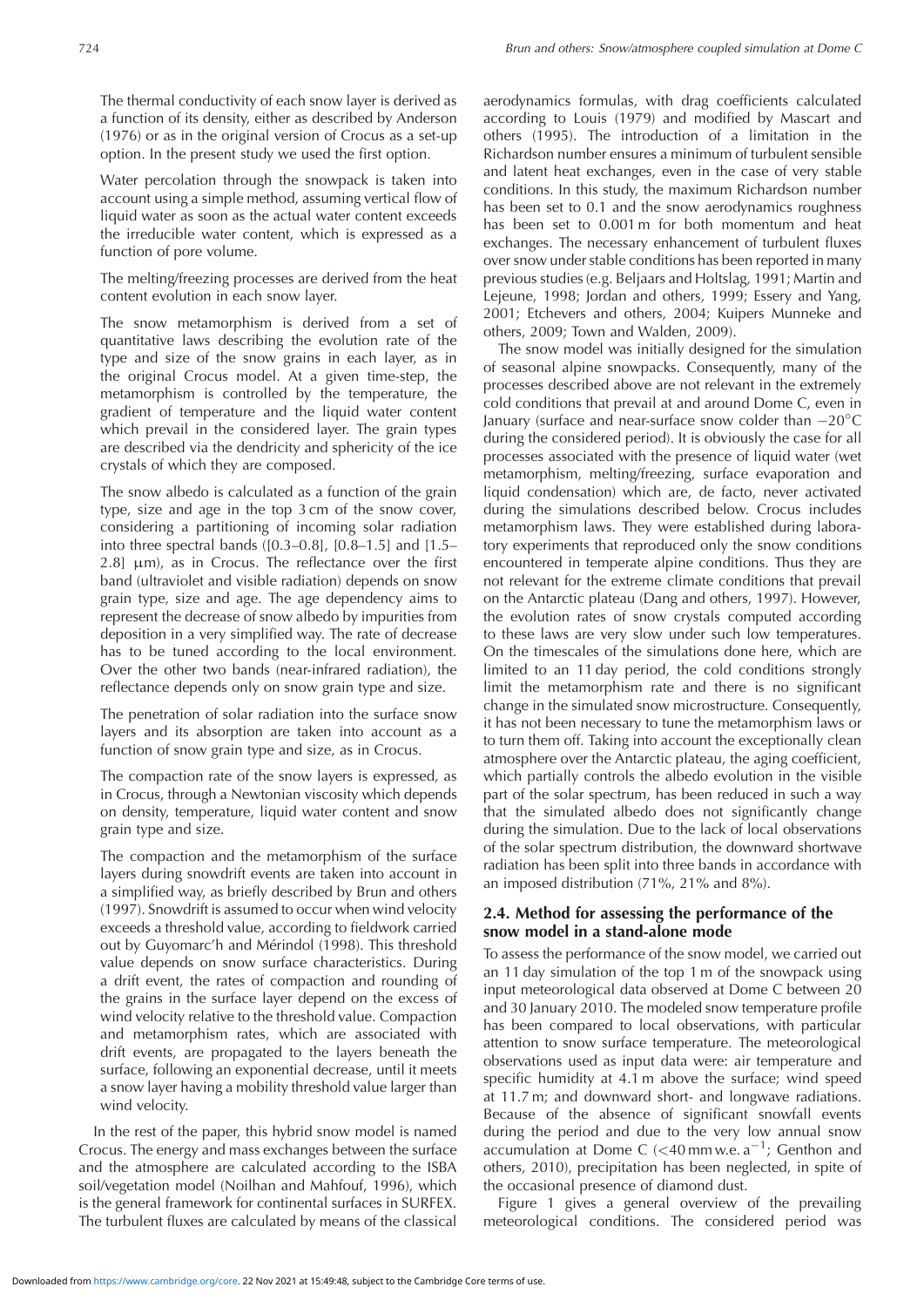

**Fig. 1.** Time series of observed downward longwave radiation (solid curve) and shortwave radiation (dashed curve), air temperature (4.1 m above the surface) and wind velocity (11.7 m above the surface).

characterized by a succession of cloudy and almost-clear-sky days. Cloudy days were more frequent during the first 5 days. They can be easily detected by their impact on the downward longwave radiation, which increases from  $\sim$ 100W m<sup>-2</sup> under clear-sky conditions to 200 W m<sup>-2</sup> under cloudy conditions (mainly the presence of low and medium clouds, considering the high elevation of Dome C, which is located at 3230 m a.s.l.). It must be noted that the downward shortwave radiation is proportionally much less affected by clouds than longwave radiation, due to the particular optical properties of clouds over the Antarctic plateau. Very thin patchy cirrus clouds were often present during the less cloudy days. Snowdrift events are rare at Dome C in summer, due to very frequent calm conditions (Genthon and others, 2010), but they occur occasionally. During the simulation period, we did not observe any significant drift event, avoiding a dramatic and rapid change in snow surface characteristics. The initialization of the temperature profile came from the measurements of the thermistor chain at the start of the simulation. Since the upper thermistor is located 23 cm below the surface, the initial profile of the top layers has been uniformly set to −30◦C, very close to the upper sensor temperature. Three different density profiles were available from snow pits dug before the start of the simulation. They are characterized by a significant spatial variability, which is mainly due to the formation of sastrugi during past snowdrift events. Such a variability is a typical feature of a large part of the Antarctic plateau. Considering this important variability and the impossibility of collecting a density profile in the vicinity of the thermistor chain without disturbing the observations, density has been assumed to increase regularly in depth from a value of  $300 \text{ kg m}^{-3}$  at the near surface (10 cm below the surface) to  $375 \text{ kg m}^{-3}$  at 10.3 m

depth, which is the maximum depth of this simulation. The range 300–400 kg m<sup>-3</sup> has been commonly used in previous studies to describe near-surface snow density over the Antarctic plateau (e.g. Brucker and others, 2010). A layer of very loose snow was present at the surface, with crystal shapes similar to hoar crystals. Its exact depth was difficult to measure and was neither homogeneous nor constant. It was typically ∼1–2 cm deep. Considering the extreme difficulty of characterizing such a loose layer, and considering the important impact of low-density insulating snow layers on heat diffusion (Dadic and others, 2008), we tested different profiles of density in the top 10 cm, preserving a regular increase up to  $300 \text{ kg m}^{-3}$ . Their impact on the simulation will be discussed later. The initial vertical discretization was set in order to have fine resolution close to the surface, to represent the diurnal cycle in detail, while keeping the maximum number of numerical layers below 20. Table 1 describes the initial profile of density and temperature and the corresponding thermal conductivity calculated by the snow model. Considering the short simulation period and the uncertainties in snow metamorphism processes over the Antarctic plateau, the present study does not consider the evolution of snow microstructure. However, it was necessary to initialize the snow grain type, size and age of the top 3 cm of snow in order to get an initial albedo in the range [0.80, 0.81], as observed by the BSRN observing system during the period. During the simulation, we considered a total snow depth of 10.3 m, in order to accurately simulate the thermal inertia and conductivity of the deeper snow layers.

#### **2.5. Results of the stand-alone simulation**

The reference series of observed snow surface temperature has been deduced from the observed upward and downward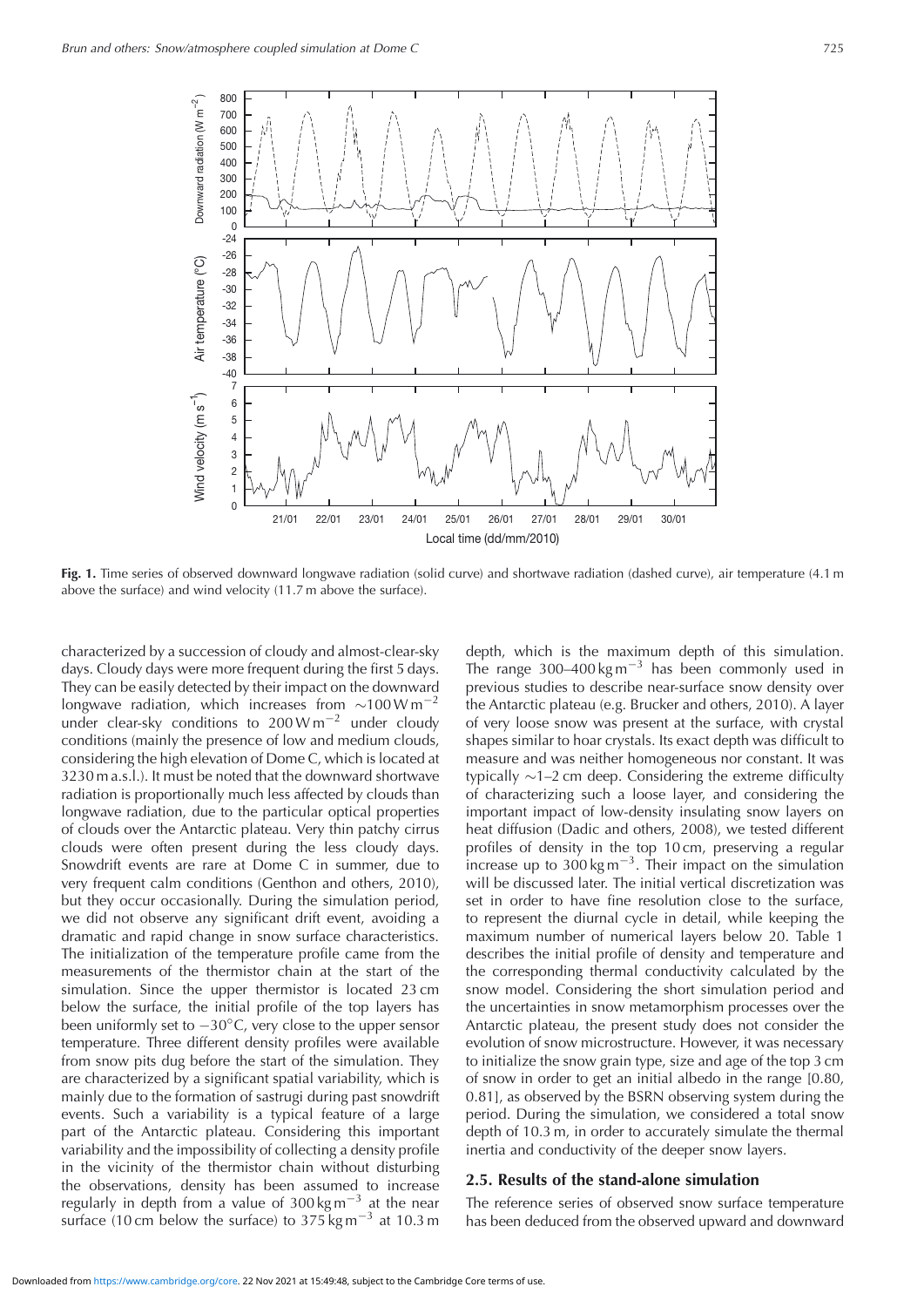

**Fig. 2.** Comparison between different observations of snow surface temperature: BSRN longwave radiation retrieval (black); infrared thermometer (blue); manual measurements (green); MODIS retrievals (red).

longwave radiation (BSRN observing system), assuming snow emissivity equal to 0.99. Particular attention has been paid to the reliability of these observations, by comparing them to the surface temperature measured by three other instruments: manual measurements, MODIS (Moderate Resolution Imaging Spectroradiometer) surface temperature and a ground-based infrared radiometer. The different surface temperatures recorded by these four different methods are compared in Figure 2, which leads to the following observations:

Manual measurements. Even taking care with shading and continuously moving the probe of the electronic thermometer (DOSTMANN electronic P655/LOG) at the surface until it reaches its equilibrium temperature, the accuracy of manual measurements is limited. This is especially true when loose snow is present at the surface and under high solar irradiance, which was the case at the time of the manual measurements. Considering these limitations, the comparison with the BSRN surface

**Table 1.** Initial state of the simulated snow cover

| Layer<br>number | Thickness | Middle-layer<br>depth | Temperature | Density            | Thermal<br>conductivity |
|-----------------|-----------|-----------------------|-------------|--------------------|-------------------------|
|                 | m         | m                     | $\circ$ C   | $\text{kg m}^{-3}$ | $Wm^{-1}K^{-1}$         |
| 1               | 0.015     | 0.0075                | $-30.0$     | 100                | 0.04                    |
| $\overline{2}$  | 0.015     | 0.0225                | $-30.0$     | 200                | 0.12                    |
| 3               | 0.020     | 0.0400                | $-30.0$     | 250                | 0.17                    |
| $\overline{4}$  | 0.030     | 0.0650                | $-30.0$     | 275                | 0.20                    |
| 5               | 0.040     | 0.1000                | $-30.0$     | 300                | 0.24                    |
| 6               | 0.060     | 0.1500                | $-30.0$     | 330                | 0.29                    |
| 7               | 0.080     | 0.2200                | $-30.0$     | 330                | 0.29                    |
| 8               | 0.110     | 0.3150                | $-30.8$     | 330                | 0.29                    |
| 9               | 0.150     | 0.4450                | $-32.0$     | 330                | 0.29                    |
| 10              | 0.200     | 0.6200                | $-33.8$     | 340                | 0.30                    |
| 11              | 0.300     | 0.8700                | $-36.3$     | 345                | 0.31                    |
| 12              | 0.420     | 1.2300                | $-39.0$     | 350                | 0.32                    |
| 13              | 0.780     | 1.8300                | $-43.6$     | 355                | 0.33                    |
| 14              | 1.020     | 2.7300                | $-48.9$     | 360                | 0.34                    |
| 15              | 0.980     | 3.7300                | $-52.1$     | 365                | 0.35                    |
| 16              | 1.020     | 4.7300                | $-53.7$     | 370                | 0.36                    |
| 17              | 3.970     | 7.2250                | $-54.8$     | 370                | 0.36                    |
| 18              | 1.020     | 9.7200                | $-54.7$     | 375                | 0.37                    |
| 19              | 0.100     | 10.280                | $-54.6$     | 375                | 0.37                    |

temperature is quite reasonable. The largest differences are ∼5 K, with higher temperatures collected using the manual method at higher solar elevation angle, which is an expected effect of probe heating by solar radiation.

Infrared radiometer. We set up an IR120 Campbell thermometer at 25 m above the surface on the tower, looking at an unperturbed snow area in the so-called Dome C clean area. The instrument ran for 8 days (21–29 January). It was placed in a heated shelter to ensure thermal stability. The instrument acquired snow temperature data every minute in a routine mode of continuous surface temperature measurements. The main task was to keep the window free of frost and rime. In satellite evaluation mode, we adjusted the viewing angle of the instrument to correspond to the IASI satellite elevation. This was done only under clear-sky conditions and for viewing angles close to nadir. It necessitated a change in the targeted snowpatch from time to time, without any visible disturbance in the recorded series. The agreement between these measurements and BSRN surface temperature was generally good, except during some nights when higher surface temperatures were recorded by the infrared thermometer than the BSRN surface temperature (difference up to 3 K). The difference could be linked to the higher location of the infrared thermometer (25 m above snow surface instead of 2 m), implying an increased sensitivity to the temperature of the surface boundary layer, especially during the occasional foggy periods.

MODIS surface temperature. Surface temperatures were extracted from MODIS MOD11 L2 and MYD11 L2 (version 5) products. The retrievals of surface temperature result from the combination of the brightness temperatures at two bands (11.03 and 12.02 μm) using the generalized split-window land surface temperature algorithm (Wan and Dozier, 1996) and assuming emissivity values of 0.992 and 0.99 at 11.03 and 12.02 μm. Only cloudfree values with the highest quality or declared as 'fairly calibrated' were retained. MODIS surface temperatures compare reasonably well with BSRN during the warmest time of the day (0600–1800 h). The bias is negligible and the rms difference is only 1.0 K. In contrast, during the coldest periods MODIS temperatures are lower than BSRN temperatures almost every day. The difference is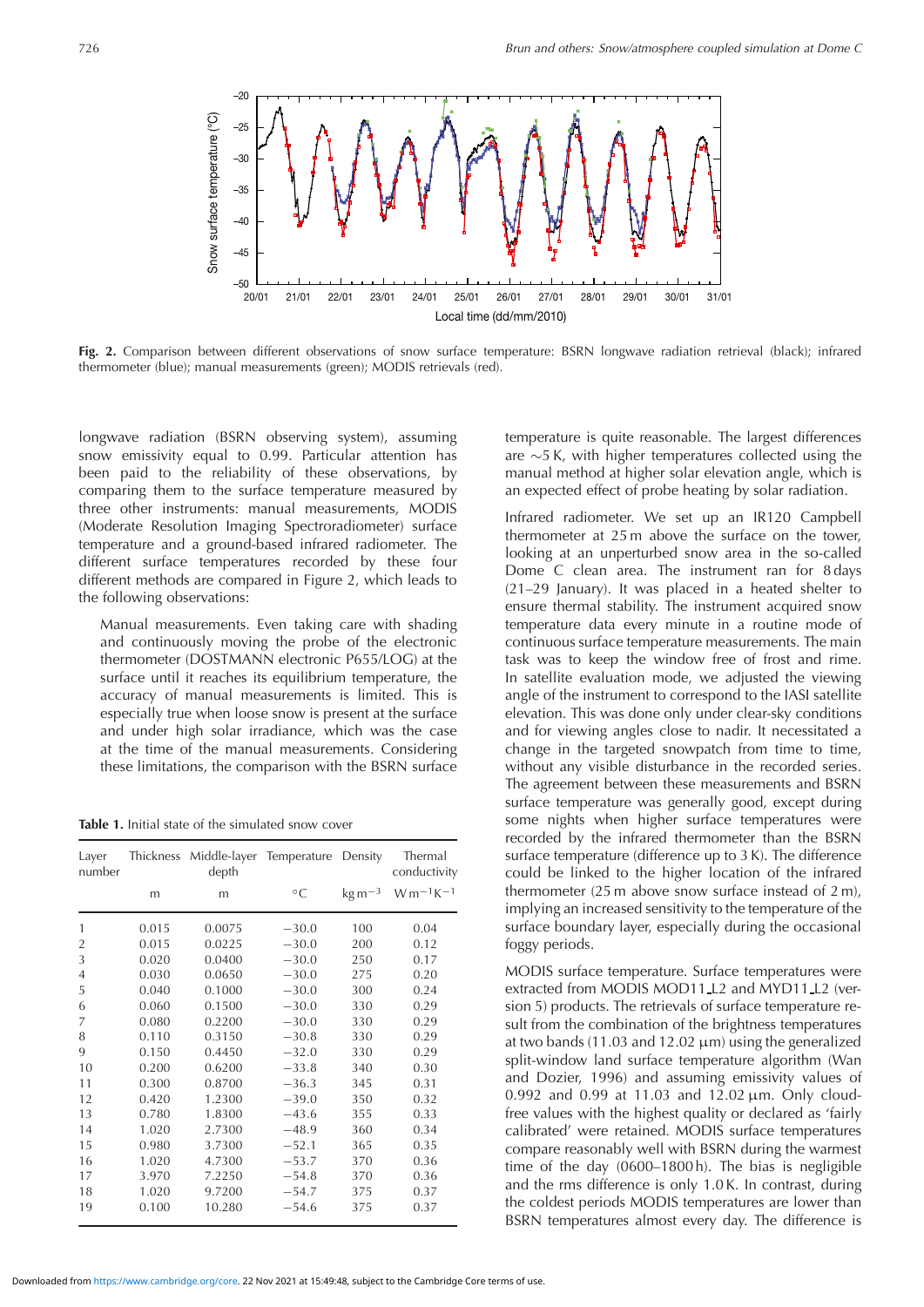

**Fig. 3.** Comparison between observed (solid red curve) and modeled (dashed blue curve) snow surface temperature.

∼1.7 K on average and can be up to 5 K. A possible cause for this difference could be the difference in resolution between MODIS (1 km) and the other measurements (a few meters). However, all of the MODIS pixels in the vicinity of Dome C show similar variations, which confirms the apparent homogeneity of the area resulting in homogeneous surface temperature. We have no other explanation for this systematic error and are unable to incriminate any datasets. It is worth noting that the cloud algorithm used in the MODIS product performs well between noon on 24 January and noon on 25 January, when the sky was occasionally overcast. Only a few data are available during this period, but they seem to be accurate, which indicates clear-sky conditions prevailed during these MODIS overpasses.

Taking into account the limitations of the different instruments, the BSRN surface temperature behaves very coherently with most of the other measurements, except during the night-time periods. During these periods, BSRN surface temperature is generally between the MODIS and infrared thermometer temperatures. Therefore, for the remainder of the paper BSRN surface temperatures are considered as the reference observations, against which the simulations could be adequately compared. From here on we define the modeled snow surface temperature as the temperature at the middle of the top numerical snow layer, which is 0.75 cm below the surface. This could involve some uncertainties in the comparison between the observed and the modeled temperatures, especially in the case of strong temperature gradients.

Figure 3 compares the modeled snow surface temperature with the observations. With a bias equal to  $+0.05$  K, a correlation equal to 0.983 and a root-mean-square (rms) equal to 1.16 K, the present simulation performs well. It is in the range of the results obtained by the six snow models that performed best during the SnowMIP project (Etchevers and others, 2004). Such a comparison is questionable, because SnowMIP simulations were performed over much longer periods (several months). Nevertheless, it is very encouraging, since the computation of the energy balance of the snow cover over the Antarctic plateau is still recognized as a major scientific challenge (Town and others, 2008). The short duration of the present simulation could favor such a performance, but it must be noted that the period considered

is characterized by a significant diurnal amplitude (16 K, on average) and by variable meteorological conditions, due to frequent changes in cloudiness and wind speed. In summary, modeled temperatures are higher than those observed at night and lower at midday. Largest differences were ∼4 K and occurred at night, especially on 21 January. The height of the level at which the input air temperature and wind velocity were measured (4.1 and 11.7 m, respectively) could partially explain such differences, especially at night when very strong temperature gradients form in the surface boundary layer of the atmosphere.

Figure 4 shows the daily averaged contribution of the different terms to the surface energy balance. As expected, short- and longwave net fluxes are the major terms. The calculated turbulent sensible heat flux is very low, when averaged on a daily time-step. Indeed, the instantaneous fluxes alternate between positive values (heat towards snow surface, up to 25 W m<sup>-2</sup>) at night and negative values during midday (heat towards the atmosphere, up to  $-55$  W m<sup>-2</sup>). It must be noted that the daily averaged sensible heat flux shows larger negative values during cloudy days (24 and 25 January). This is because a higher downward longwave radiation is only partially balanced by a lower downward shortwave radiation. This induces higher surface temperatures than during less cloudy days, which enhances the turbulent fluxes and hence limits snow warming. It must be noted that the latent heat balance over the 11 day simulation is close to zero but negative, which means that the model calculates somewhat more snow sublimation than hoar deposition. With a simulated average value around  $-1 \text{ W m}^{-2}$  and instantaneous values ranging from  $+2 \text{ W m}^{-2}$  at night to  $-8 \text{ W m}^{-2}$  at noon during the simulation, it is even hazardous to conclude whether the average latent flux is positive or negative. The simulated value corresponds to a daily sublimation of ∼0.03 mm w.e., a third of the mean daily accumulation rate. Since there are no instruments at Dome C or at similar locations which would be able to observe such a low sublimation, we can only conclude that the stand-alone simulation cannot explain the presence of the observed surface loose snow layer by a significant hoar deposition.

The total net flux at the surface is positive and equal to 1.5 W m<sup>-2</sup>. This is too weak a flux to compensate for the cooling from the colder deep snow layers, which is around 2 W m<sup>-2</sup> (gradient of ~6.5K m<sup>-1</sup> at the depth of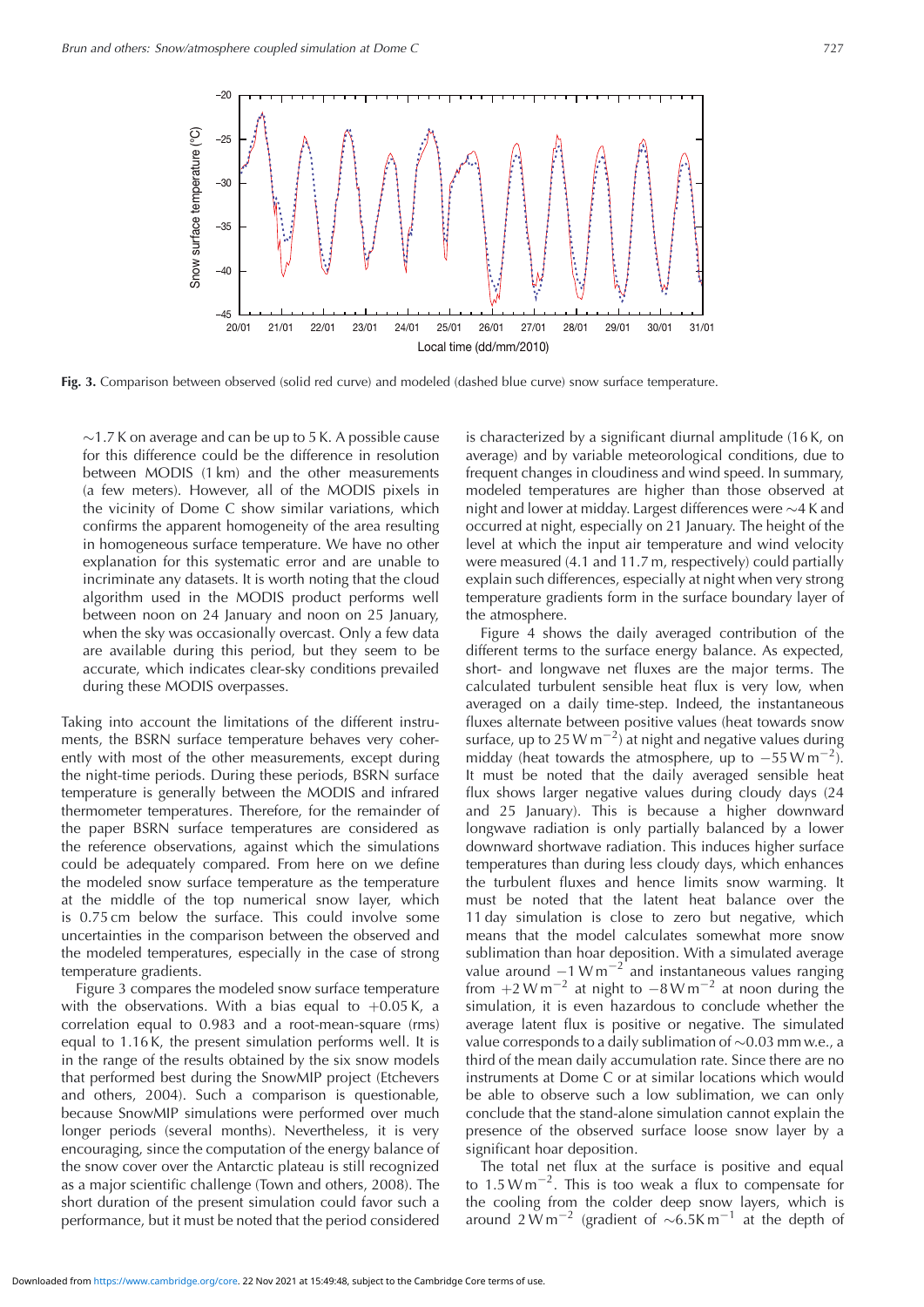

**Fig. 4.** Time series of the daily averaged net fluxes simulated by the snow model, with the turbulent sensible heat flux in green, the turbulent latent heat flux in violet, the net longwave radiation in blue and the net shortwave radiation in red. The corresponding total net flux is represented by the solid black line. Positive values correspond to heat fluxes oriented towards snow.

2 m, where thermal conductivity is ~0.33 W m<sup>-1</sup>K<sup>-1</sup>). This explains why the top surface meter experiences cooling at the end of the period. It is especially obvious at the end of the period when clear-sky conditions prevail and when the sun already shows a significant decline, which is typical of late-summer conditions (see Fig. 1).

Figure 5 shows a comparison of the modeled nearsurface snow temperature with the observations. The model performs reasonably at all depths. The modeled downward propagation of the diurnal waves matches the observed change in phase and amplitude, down to 43 cm depth, with an overestimation of the amplitude which is more obvious at 23 cm depth. At 53 cm depth, the modeled wave shows a start of delay in its phase, which is difficult to characterize since its amplitude is only ∼0.2 K. The difference probably comes from uncertainties in the actual density profile, especially between depths 40 and 60 cm, in links with the natural variability of density profiles, mentioned above, or

with very local disturbances of snow density during the installation of the sensors. It could also stem from the computation of thermal conductivity in the model, which does not take into account the specific microstructure of snow crystals which develop in near-surface snow layers at Dome C. The uncertainty in the exact location of the thermistor chain could also be invoked, in links with the accumulation of snow since its installation. However, this last hypothesis should have a stronger impact on the modeled temperature in the upper layers. The overall quality of the simulation is encouraging, since it shows a smaller bias than that obtained at 30 cm depth by Dadic and others (2008) at Summit, during a simulation of a similar duration. However, our simulation does not perform as well as that of Kuipers Munneke and others (2009), at least regarding the rms error of the modeled snow surface temperature. This could stem from a simpler representation of radiative transfer in snow (3 spectral bands instead of 118 and deeper numerical



**Fig. 5.** Comparison between observations (solid curves) and stand-alone simulations (dashed curves) of snow temperature at different depths in the top meter of the snowpack. Top panel: blue is −23 cm; brown is −33 cm; red is −53 cm; green is −73 cm. Bottom panel: blue is −28 cm; brown is −43 cm; red is −63 cm; green is −83 cm.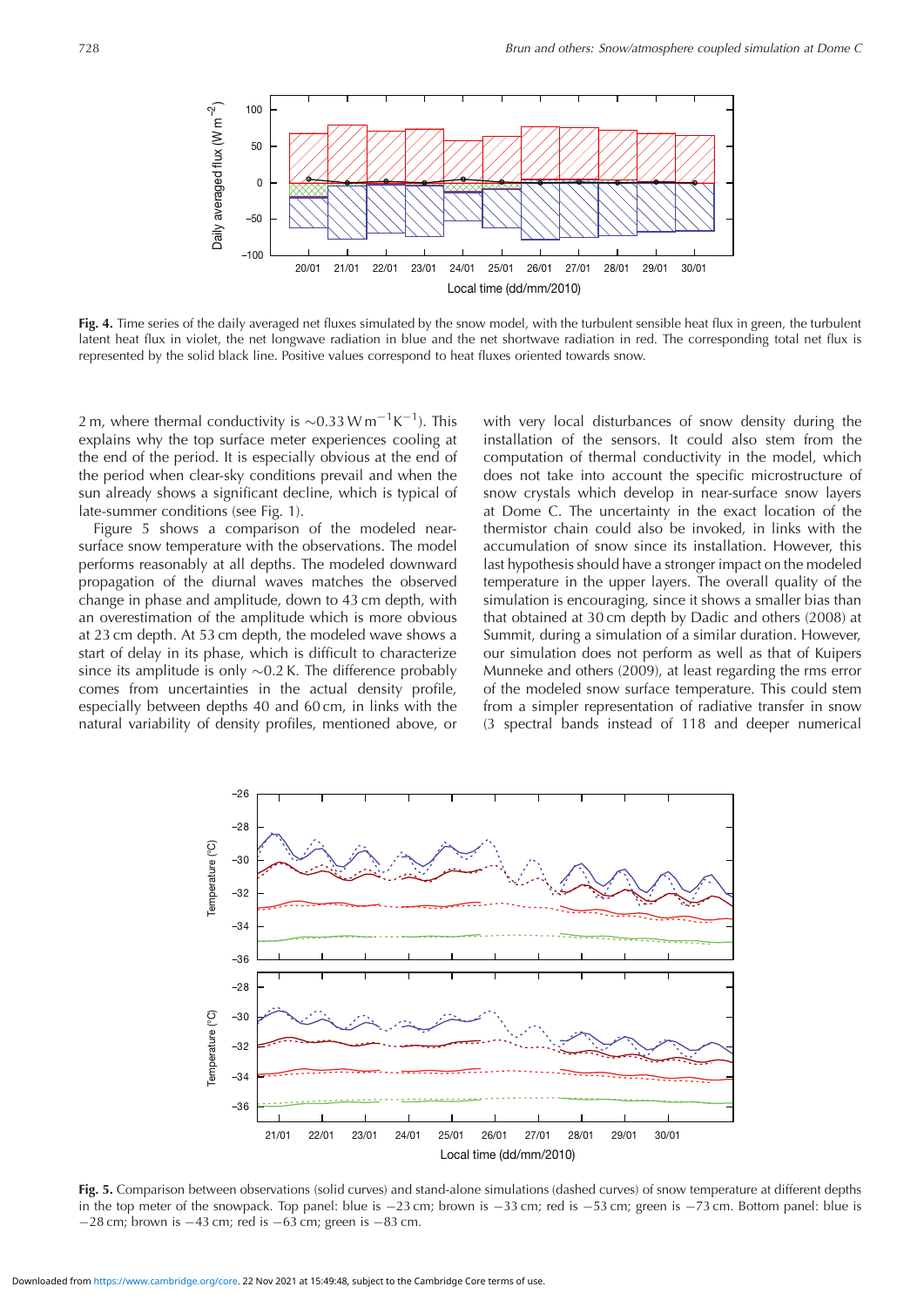layers). Our simulation demonstrates that the input meteorological data, which are routinely measured at Dome C by LGGE and PNRA (Italian Programma Nazionale di Ricerche in Antartide) groups, are very reliable. It consolidates our confidence in the quality of the modeled surface temperature and in the computation of the energy exchanges.

However, as previously noted, the loose snow layer which forms at the surface cannot be easily characterized. Different tests have been performed with higher snow density at the surface. All the corresponding simulations did not perform as well as the presented one. Some of them even showed a full out-phasing of the diurnal wave at depths below 40 cm. This highlights the importance of such surface layers in the control of heat diffusion towards deeper layers. The process of their formation is still an open issue.

This section of the paper has demonstrated that Dome C is equipped with very reliable instruments, which constitute a comprehensive framework for monitoring the joint evolution of the near-surface snowpack and of the atmospheric surface boundary layer. Detailed snow models using these observations as input data can reasonably simulate the evolution of surface temperature and the evolution of the downward propagation of diurnal heatwaves within the near-surface snowpack. This is at least true under the meteorological conditions experienced during the considered period. This is a sound basis for testing the capacity of coupled snow/atmosphere models to simulate the processes that govern the energy balance of this system, which is representative of a large part of the Antarctic plateau.

#### **3. COUPLED SIMULATION OF SNOW/ATMOSPHERE INTERACTIONS**

The physical properties of snow strongly differ from those of any other type of terrestrial surface. Due to its high albedo, its low thermal capacity and low conductivity, the presence of snow on the ground has a very high impact on the evolution of the surface boundary layer. It generally induces a rapid cooling and stabilization of the lowest layers of the atmosphere, which drastically impacts the energy, mass and momentum exchanges, not only at the surface but over the whole troposphere. In order to take into account the associated processes, snow parameterizations or simple snow models have been developed and implemented into meteorological and climate models. However, the representation of snow is still relatively simple in most meteorological and climate models, mainly to save computational cost or comply with initialization or assimilation constraints. Pioneering works were initiated for implementing a detailed representation of snow processes in global or regional climate models (Brun and others, 1997; Liston and others, 1999; Gallée and others, 2001). Antarctica is the only continent on Earth where snow and ice strongly impact the energy and mass exchanges between the surface and the atmosphere all year long. Gallée and Gorodetskaya (2008) have shown that the MAR (Modéle Atmosphérique Régional) regional climate model, which includes a detailed snow model, proved able to realistically simulate the winter characteristics of the atmosphere around Dome C, during a 4 year simulation. Here we complete Gallée's and Gorodetskaya's work by focusing on the ability of a high-resolution coupled model to simulate, in detail, the diurnal cycle of the snow/atmosphere interface.

#### **3.1. Description of the meteorological model and configuration of the simulations**

In order to simulate the energy and mass exchanges between the snow cover and the atmosphere around Dome C, we used the AROME limited-area model (Seity and others, 2011). This model is the non-hydrostatic operational meteorological model used by Météo-France to produce realtime high-resolution forecasts over France. Its code is part of the IFS/ARPEGE library. Its dynamics and physics benefit from cooperative developments between Météo-France, the European Centre for Medium-Range Weather Forecasts (ECMWF), the ALADIN/HIRLAM consortium (meteorological services from European and North African countries) and the scientific community developing the Meso-NH atmospheric model. The main characteristics of the operational physics package are: radiation in the atmosphere is solved using a two-stream approximation in model columns with a code that is very close to the ECMWF operational version; Fouquart–Morcrette in visible bands and RRTM (Rapid Radiative Transfer Model) in infrared bands; turbulent mixing is based on a prognostic turbulent kinetic energy with the Cuxart 1-D scheme and a mixing length from Bougeault and Lacarrère (1989) for the computation of the exchange coefficient; explicit cloud microphysics are computed using the Meso-NH 'ICE3' scheme, which computes the evolution of six water species (water vapor, cloud liquid droplets, precipitating liquid rain, cloud ice, precipitating icy snow and precipitating mixed ice/water graupel); subgrid cloud effects are taken into account through the 'shallow convection' scheme of Pergaud and others (2009).

We set up a  $625 \text{ km} \times 625 \text{ km}$  configuration of the model, centered around Dome C, at the operational resolution (2.5 km horizontal resolution and 60 vertical layers). This geometry puts the first three atmosphere levels around 8.5, 27 and 51 m above the snow surface at the Dome C central gridpoint, which is located in the model at 3229 m a.s.l. We did not change the regular physics package, except for the representation of snowcover processes. In its standard configuration, AROME uses a snow parameterization developed by Douville and others (1995a,b), which is a composite snow/soil/vegetation model. We replaced it by the Crocus snow model. To achieve the replacement of the single-layer snow parameterization by a detailed multilayer snow model, we took advantage of the framework offered by the externalized surface module SURFEX and by the ISBA-ES algorithms, into which Crocus has been implemented. This software architecture achieves a full explicit coupling between the atmosphere and the snow cover, through a coherent exchange of energy and mass fluxes between both components at every time-step. This framework made it possible to use exactly the same configuration of Crocus in the coupled mode as in the standalone mode.

From 20 to 30 January, we performed a series of 11 consecutive 24 hour forecasts with the non-hydrostatic model AROME in dynamical adaptation mode. In order to assess the performance of the snow model in coupled mode, the state of the modeled snow cover was cycled along all the 11 series of 24 hour runs. This means that all snow variables (temperature, density, grain-type, grain-size, grain-age and liquid water content profiles), which were calculated at the end of a 24 hour simulation at every gridpoint, were used as the initial state of the snow cover for the next 24 hour simulations. This configuration inhibits any reinitialization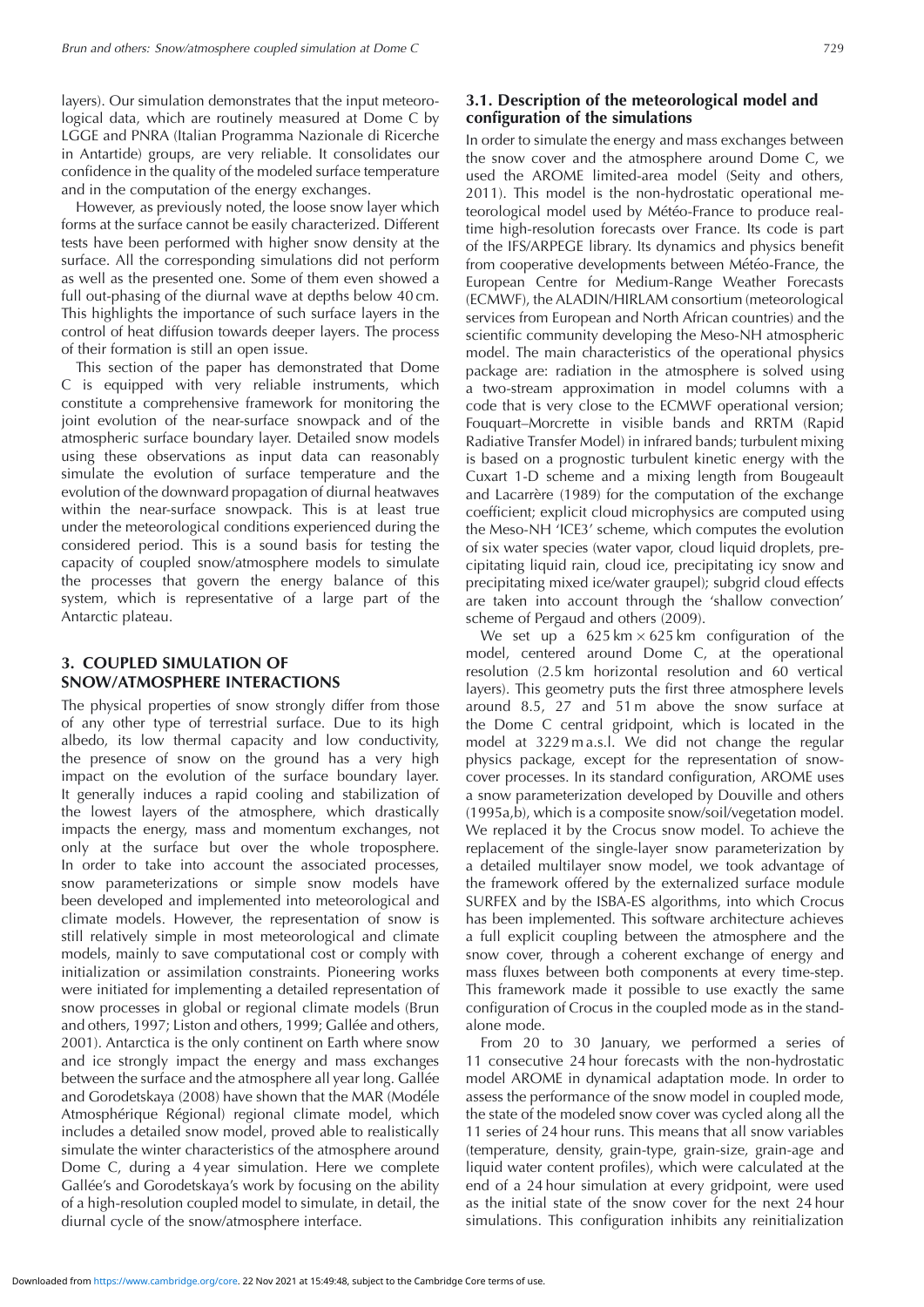**Table 2.** Spatial variability of the coupled simulation. The mean value and the standard deviation are calculated by averaging during the entire simulation the hourly time series of the instantaneous spatial means and standard deviations over a 1◦ latitude × 4◦ longitude area centered around Dome C

| Parameter                                        | Mean value | Standard<br>deviation |
|--------------------------------------------------|------------|-----------------------|
| Downward longwave radiation (W m <sup>-2</sup> ) | 125.03     | 4.15                  |
| Downward shortwave radiation (W $m^{-2}$ )       | 365.93     | 6.54                  |
| Latent heat flux ( $W m^{-2}$ )                  | $-0.50$    | 0.22                  |
| Sensible heat flux ( $W m^{-2}$ )                | 0.55       | 1.29                  |
| Wind speed $(m s^{-1})$                          | 2.33       | 0.53                  |
| 2 m air temperature $(^{\circ}C)$                | $-30.64$   | 0.63                  |
| Snow surface temperature $(^{\circ}C)$           | $-31.4$    | 0.74                  |

of the snow cover, which can freely evolve over the whole domain and all through the 11 day simulation, under the sole influence of the energy and mass fluxes which are exchanged with the modeled atmosphere. At the beginning of the first 24 hour simulation, on 20 January, the initial state of the snow cover was the same as the initial state of the 1-D stand-alone simulation described in section 2 (Table 1). Given the high homogeneity of the Dome C area, the same initial state of the snow cover was used for all gridpoints.

The lateral boundary conditions were provided by the ARPEGE global NWP model. We used a tuned version of ARPEGE, which has been specifically designed for studies for IASI assimilation over Antarctica (Bouchard and others, 2010). This spectral model has a stretched geometry, which enables enhanced horizontal resolution over a given area (and a coarser resolution at the antipodes), while limiting the computing cost. In this study, the stretching pole was moved to Dome C, which ensures a resolution of ∼10 km over a large part of the Antarctic plateau. A 4D-Var assimilation (Courtier and others, 1994; Rabier and others, 2000) was run four times a day, each assimilation covering a 6 hour time window. The stretched geometry was also used for the nonlinear runs in the 4D-Var assimilation, whereas minimizations were performed on a regular grid. This version of ARPEGE assimilates the available operational observations plus additional IASI observations over snow and sea ice. The successive ARPEGE analyses obtained at 00.00 UTC provided the initial states for the coupled limitedarea model AROME, while the ARPEGE model forecasts provided its lateral boundary conditions. It must be noted that routine radio soundings are made once a day at Dome C, at 12.00 UTC (2000 h local time). This means that the initial states of the AROME model never directly benefited from local conventional upper-air observations during the considered period. This avoids an artificial source of positive skill, which would have limited the representativeness of the coupled model results.

#### **3.2. Coupled simulation results**

To assess the quality of the coupled simulation, we made the same comparisons as during the stand-alone simulation (snow surface and near-surface temperature), plus additional comparisons with observations collected in the atmosphere boundary layer. We focused on the meteorological variables that contribute the most to the surface energy balance, as discussed above: surface long- and shortwave radiation,

which control the radiative fluxes, and air temperature and wind velocity in the surface boundary layer, which control the turbulent heat fluxes. Table 2 presents the spatial mean value and standard deviation of these variables over a 1◦ latitude × 4◦ longitude area centered around Dome C. These values were obtained by averaging the hourly time series of the instantaneous spatial means and standard deviations during the entire simulation. The very low values of the spatial standard deviation show that the coupled model captures the very high homogeneity of the Dome C area. This is not surprising, since there are no significant differences in the physiography of the area and since we imposed a homogeneous state of the snowpack at the beginning of the simulation. Because of this homogeneity, it makes sense to directly compare the observations collected at Dome C with the model outputs at the central gridpoint.

Figure 6 compares the modeled variables at the Dome C gridpoint with the corresponding observations. The modeled temperature is diagnosed by AROME at the same level as the observation (4.1 m above surface) using its standard boundary layer diagnosis scheme. The modeled wind velocity is the 10 m wind diagnosis while the observation is at level 11.7 m. The largest departures occurred around 22, 24– 25, 27 and 30 January. Except on 27 January, and maybe on 25 January, these differences are caused by a poor simulation of cloudiness, which can be inferred in Figure 6 from the mismatch of the longwave downward radiation. Longwave bias is negligible  $(-0.2 W m^{-2})$ , but rms error is 28 W m<sup>-2</sup> and correlation is only 0.05 over the whole period. On 22 and 30 January, low clouds form in the model, but not in reality, which induced excessively high temperatures in the model. The opposite happened on 24–25 January. The large error in the minimum air temperature on 27 January is probably linked to an overestimation by the model of the extremely low wind speed observed at the end of the night. It is difficult to attribute the departure in surface temperature on the 25 January, since it combines errors in longwave radiation, wind speed and air temperature.

Figure 7 shows plots of the snow surface temperature simulated by the coupled model against the observed values and against the previous results from the standalone simulation. With a bias equal to  $+1.29$  K, an rms error equal to 3.54 K and a correlation equal to 0.86, the coupled simulation produces a lower-quality performance than the stand-alone simulation but it is still reasonable. The largest differences are linked with errors in the cloudiness, as discussed above.

Figure 8 compares the modeled near-surface snow temperature with the observations. Even if the abovementioned errors in cloudiness sometimes induce an error in snow surface temperature, the impact on the near-surface temperature is limited and the coupled snow model is able to simulate a realistic propagation of the diurnal heatwave into the snowpack. It is encouraging to note that there is no drift in the temperature departure, in spite of the fact that the state of the snow cover has freely evolved throughout the 11 day simulation without any reinitialization or assimilation. This is because there is almost no bias in the modeled longwave radiation, in spite of significant errors in the instantaneous values.

Figure 9 shows a comparison between the modeled and observed vertical profiles of the diurnal amplitude of temperature from the surface to the top of the 45 m tower. At sensor levels higher than the first native level of the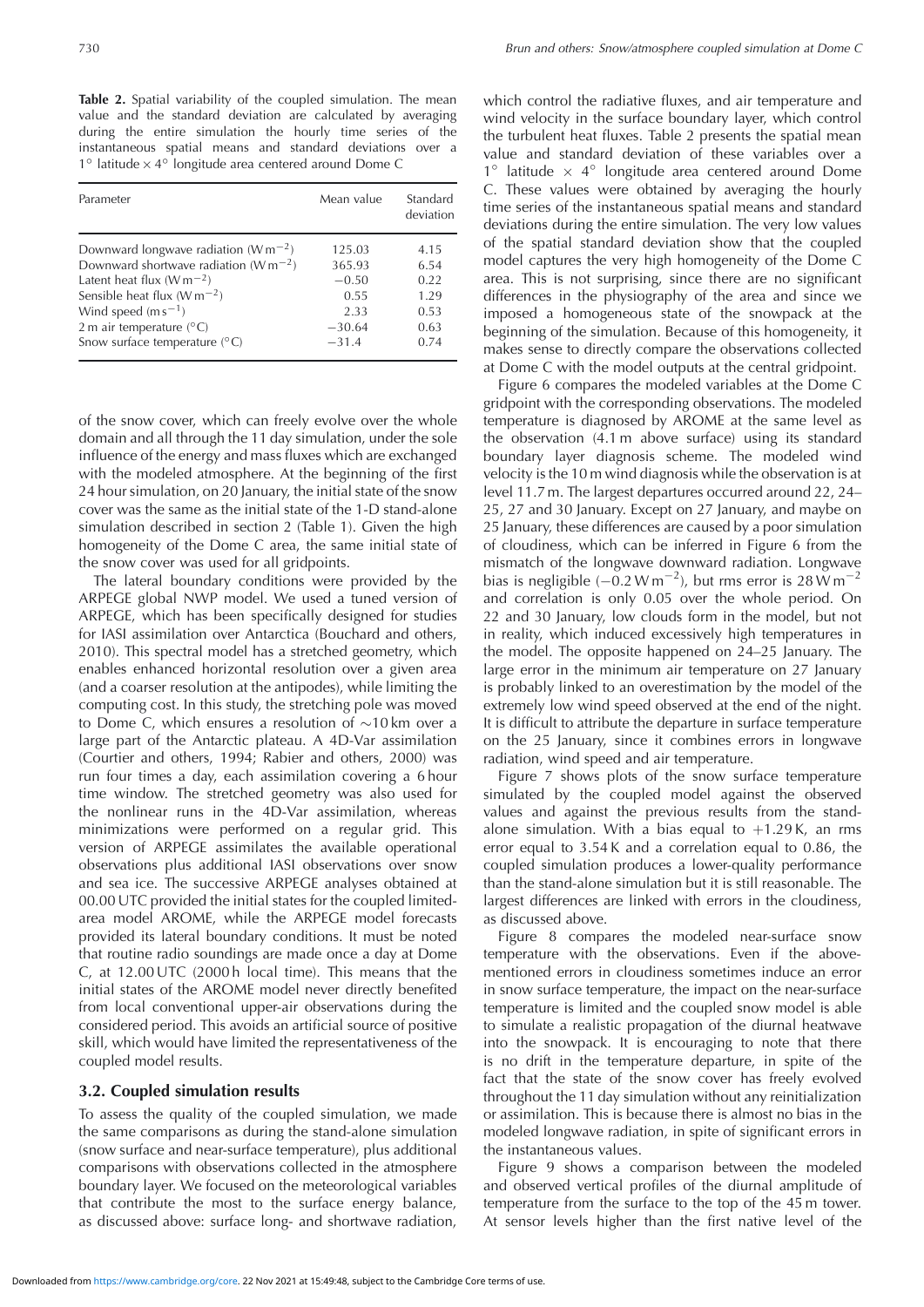

**Fig. 6.** Comparison between the observed (solid curve) and the corresponding coupled model simulation (dashed curve) for downward long- and shortwave radiation (blue and red, respectively), air temperature and wind velocity. Both observed and modeled air temperature are at level 4.1 m. Observed wind velocity is at level 11.7 m while modeled wind velocity is at level 10 m.

meteorological model (8.5 m), the modeled temperatures were computed by a linear projection of model outputs. At lower levels (0.5, 2 and 4.1 m), the modeled temperatures were computed by the boundary layer diagnosis scheme of the meteorological model. Observations at levels 0.5 and 2 m were collected under naturally ventilated radiation shields. Therefore, some biases are expected (Genthon and others, 2010). Even though the representation of turbulent fluxes in AROME was not tuned for Antarctic conditions, the decrease of the average diurnal amplitude with elevation is quite well reproduced. This is encouraging, since meteorological models have difficulties in predicting turbulent fluxes under very stable conditions (e.g. Anderson and Neff, 2006; Sukoriansky and others, 2006; Town and Walden, 2009; Genthon and others, 2010). Alternate formulations of turbulent fluxes over snow and ice have been reviewed by Andreas (2002) and some of them have been implemented with significant impact over Antarctica (King and others, 2001). They could be tested in further versions of our coupled model, but that seems a lower priority than improving the cloud simulation.

Figure 10 shows a comparison between the modeled and observed vertical profiles of the average wind speed from the surface to the height of the third atmospheric layer (51 m). To make the comparison easier, logarithmic functions have been fitted to the observed and modeled data. The agreement is reasonable, but indicates that the coupled model probably uses a roughness length for momentum fluxes above snow which is slightly too large. This wind profile comparison confirms the good behavior of the coupled model at the snow/atmosphere interface, even under very stable conditions.

#### **4. DISCUSSION**

The context of our study is convenient for investigating the origin of the main errors which have been detected in the snow/atmosphere coupled simulation, with particular attention to longwave radiation. The important point is that we ran exactly the same configuration of the snow model and used the same initial snow profile in the stand-alone simulation as in the coupled simulation. Because of the rather short duration of the simulation and because of the very cold surface and near-surface snow temperatures, no significant changes occurred in the radiative and thermal properties of the uppermost snow layers. Since the standalone simulation performed well and since the coupled



**Fig. 7.** Comparison between observed snow surface temperature (solid black curve) and surface temperature modeled by the coupled snow/atmosphere model (red dashed curve) and by the stand-alone snow model (blue dashed curve).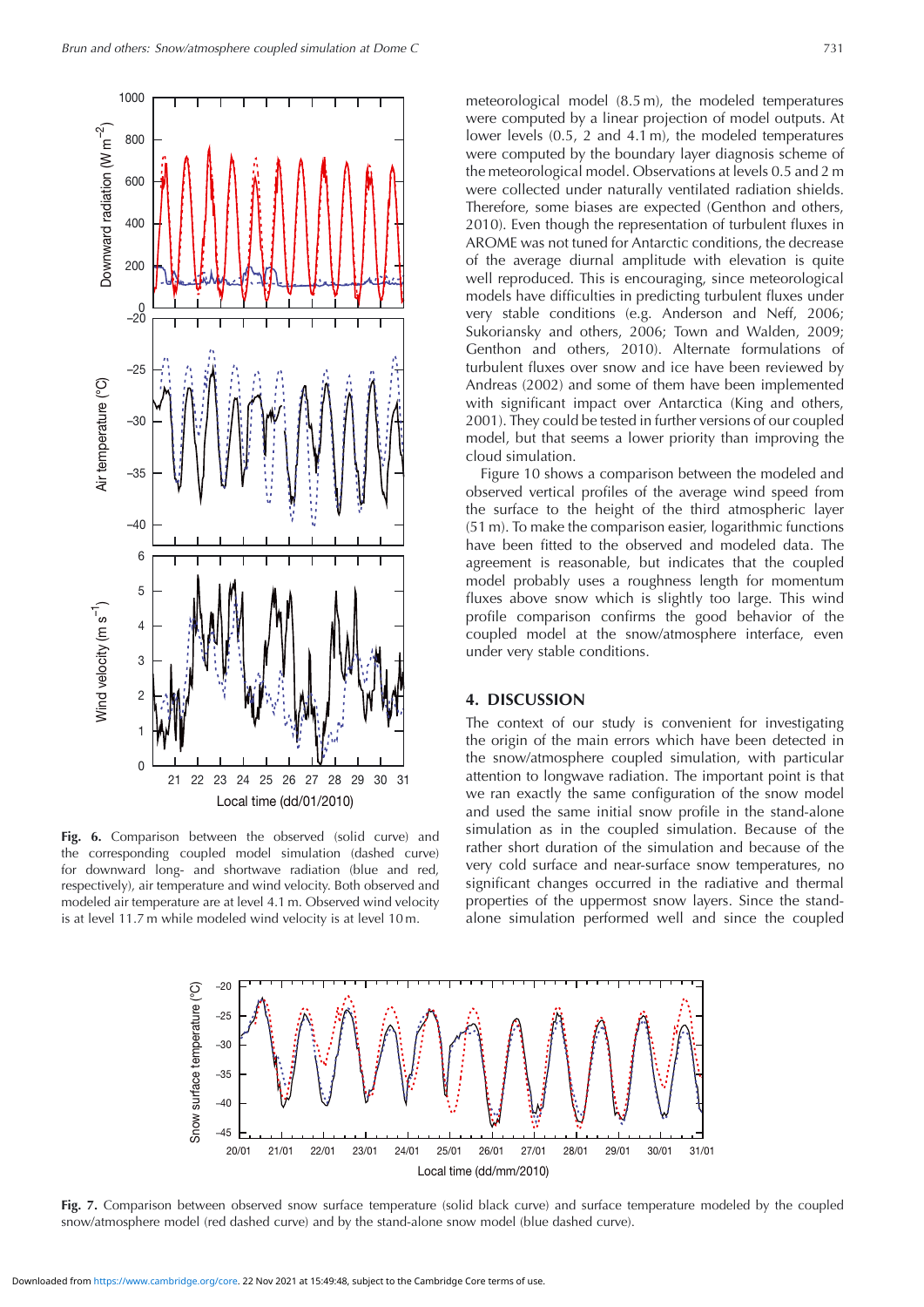

**Fig. 8.** Comparison between observations (solid curves) and coupled simulations (dashed curves) of snow temperature at different depths in top meter of the snowpack. Top panel: blue is −23 cm; brown is −33 cm; red is −53 cm; green is −73 cm. Bottom panel: blue is −28 cm; brown is −43 cm; red is −63 cm; green is −83 cm.

simulation of the snow surface temperature shows neither a large bias  $\left($ <1.3 K) nor a significant trend, the errors cannot come from the amplification throughout the 11 day period of feedbacks between the snow cover and the

atmosphere. This hypothesis is confirmed by the fact that errors were more frequent during the cloudy first half of the studied period than during the less cloudy second half. Several studies have highlighted the specific





**Fig. 9.** Comparison between the observed (solid red curve) and modeled (dashed blue curve) vertical profiles of the diurnal amplitude of temperature from the surface to the top of the 45 m tower, averaged over the entire 11 day simulation. The modeled data are from the Dome C gridpoint.

**Fig. 10.** Comparison between the modeled (blue circles) and observed (red circles) vertical profiles of the average wind speed from the surface to 51 m, averaged over the entire 11 day simulation. The modeled data are from the Dome C gridpoint. Their height corresponds to the native vertical grid. Blue dashed curve is logarithmic fit to the modeled data. Red dashed curve is logarithmic fit to the observed data.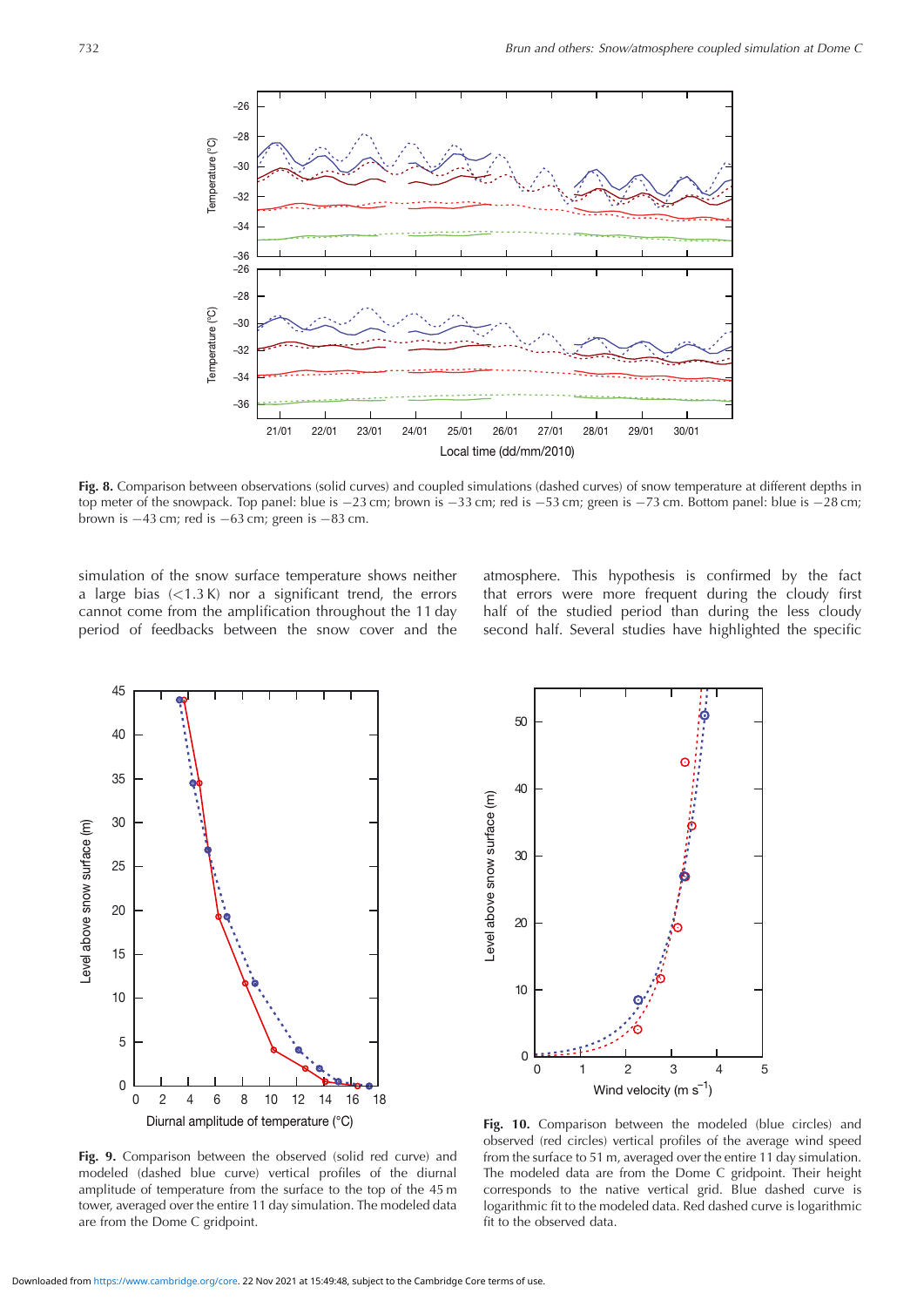

**Fig. 11.** Comparison between the observed (black solid curve) downward longwave radiation and the corresponding outputs of various meteorological models: Crocus/AROME coupled model (blue dashed line); Antarctic version of ARPEGE (green dashed line); operational ECMWF (red round points); AMPS (violet square points). Time resolution is 1 hour for ARPEGE and AROME, 3 hours for ECMWF and 6 hours for AMPS.

behavior of cloud formation over the Antarctic plateau and the importance of corresponding adjustments in the meteorological models' microphysics schemes (e.g. Fogt and Bromwich, 2008; Gallée and Gorodetskaya, 2008). Since the AROME model has never been tested before over Antarctica, we compared its modeled downward longwave radiation with the corresponding outputs of different research and operational models: AMPS (Antarctic Mesoscale Prediction System), which is designed for high-resolution real-time forecast over Antarctica (Powers and others, 2003; Bromwich and others, 2005); ECMWF and the Antarctic stretched version of ARPEGE, which benefit from a very advanced high-resolution 4D-Var assimilation; and Meso-NH which is a high-resolution research meteorological model. These models run in different contexts, but all the data in Figure 11 correspond to short-range forecasts (up to 24 hours), starting every day from analyses or initializations at 00.00 UTC. The values were extracted at the gridpoint closest to Dome C. Despite the fact that these models exhibit large differences, either in their cloud microphysics or in their initialization schemes, it is surprising that they experience very similar deficiencies during the considered period (Meso-NH outputs are not shown in Fig. 11; they are very similar to AROME outputs). It should be noted that the apparent better skill of AROME is mainly due to an artifact in its initialization process which starts without any clouds at 00.00 UTC every day. This highlights the difficulty that weather prediction and research models face in the forecast of clouds over the Antarctic plateau, even on sites where routine radio soundings are available. Even if radio soundings are made only at 12.00 UTC at Dome C, and thus do not directly impact our initial atmospheric conditions, the assimilation process involves a cycling in time, and 12.00 UTC radio soundings of the previous day should still have a positive impact on the 00.00 UTC analysis. Considering the results of the different models, we did not try to tune the AROME microphysics scheme, because a sound improvement of the main errors in our simulation requires either a better analysis of the initial state of the atmosphere (mainly through better use of the assimilation system) or more adequate microphysics schemes for polar conditions. It is likely that both aspects are of similar importance.

In order to isolate the negative impact of the poor performance in cloud simulation, we plotted (Fig. 12) the modeled surface temperature against the observations over the less-cloudy 4 day period, from 26 January 0000 h local time to 30 January 0000 h local time. Even if the modeled downward longwave radiation does not perfectly match the observations, snow surface temperature is quite well modeled: bias is +0.69 K, rms error is 1.8 K and correlation is 0.97. This shows that the coupled model correctly computes the energy exchanges at the snow/atmosphere interface and simulates the joint evolution of the top snow layers and of the atmospheric boundary layer quite well.

#### **5. CONCLUSIONS AND OUTLOOK**

The performance of the stand-alone 11 day simulation of the near-surface snowpack shows that Dome C is equipped with an in situ observing system that is very comprehensive and of high quality. This makes it possible to study in detail the physical processes which control the energy exchanges between the snow cover and the atmosphere, at a location which is very representative of a large part



**Fig. 12.** Comparison between observed snow surface temperature and surface temperature modeled by the coupled snow/atmosphere model from 26 January 0000 h to 30 January 0000 h. The dashed line is the corresponding regression line.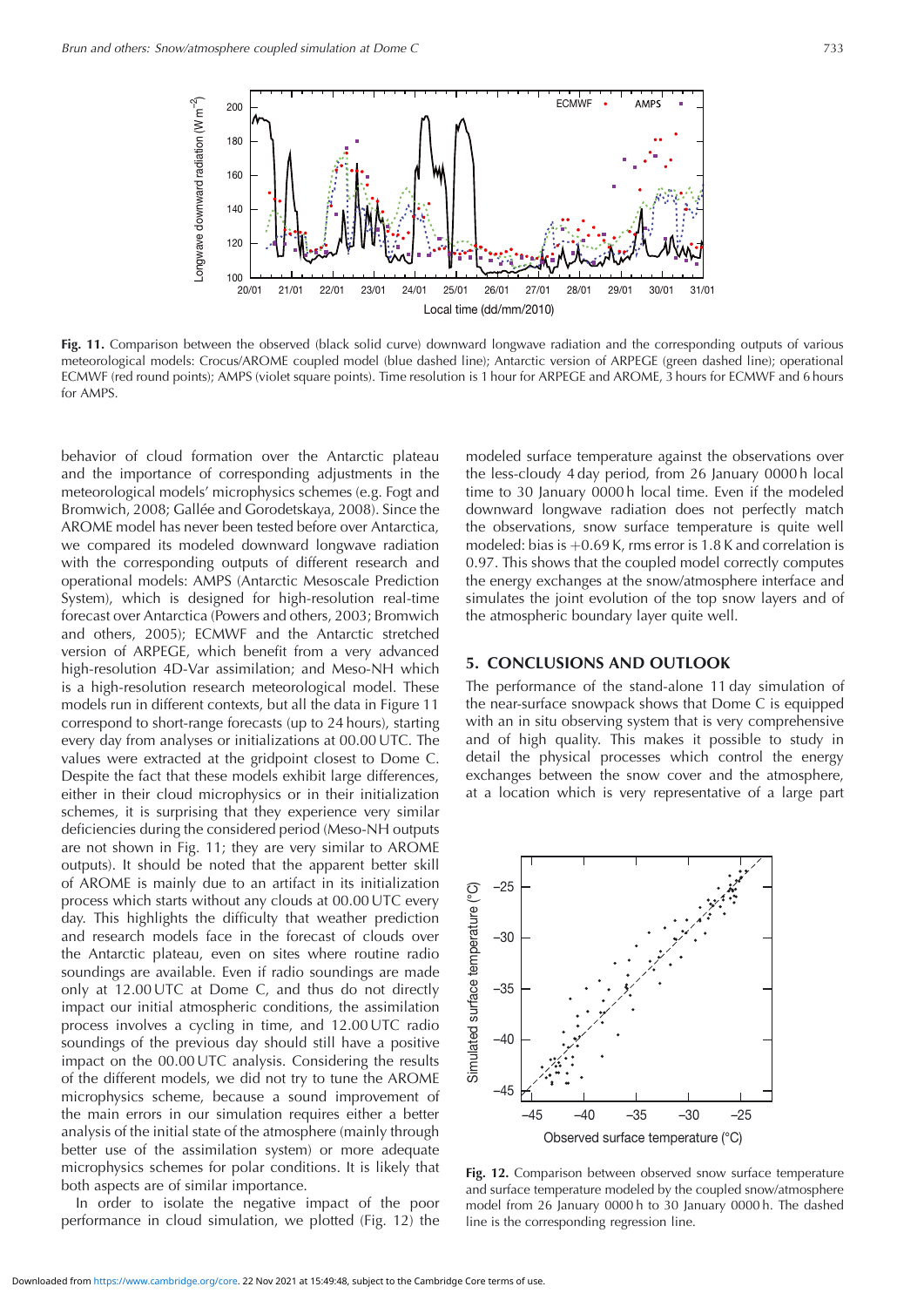of the Antarctic plateau. The quality of the stand-alone simulation is very sensitive to the initial state of the snow cover, especially regarding the surface radiative properties and the detailed profile of density and thermal conductivity in the top few centimeters. During the considered period, the surface layer was loose and difficult to characterize with classical instruments. The present study has benefited from the fact that these critical parameters do not evolve significantly during such a short period. It is clear that a similar but longer simulation, over a year or even a month, would suffer from a poor knowledge of the processes that govern the formation and the transformation of such loose layers: diamond-dust precipitation, hoar deposition, sublimation, wind erosion/deposition and metamorphism. Its space heterogeneity could also be a limitation for stand-alone snow simulations at different locations or for different seasons. Improving the understanding and simulation of these processes is a major challenge for the future, which is of interest for meteorology, climatology and snow photochemistry over the Antarctic plateau. The coupling of a high-resolution non-hydrostatic atmospheric model with a detailed snow model proved able to simulate a coherent evolution of the near-surface snowpack and of the atmospheric surface boundary layer. This simulation showed no significant bias regarding the snow surface and near-surface temperatures. The downward propagation of the diurnal heatwave into the snow cover has been realistically simulated and the model reproduced particularly well the average decrease of the diurnal amplitude of air temperature from the surface to the top of the 45 m tower. Most of the instantaneous errors came from a poor simulation of cloudiness, which induced significant errors in the simulation of the downward longwave radiation and consequently on snow surface temperature. A comparison with the outputs of various meteorological models shows that they all face similar errors throughout the 11 day simulation, even the model that benefits from a calibration of its cloud microphysics for polar conditions. Our study did not identify whether the errors stem from deficiencies in cloud microphysics or uncertainties in the initial state of the atmosphere. The ongoing Concordiasi project has just finished its intensive observation period. Between September and November 2010, ∼300 dropsondes have been launched over the Antarctic plateau from superpressure balloons. Concordiasi provides a unique framework for assessing the quality of the real-time and delayed analysis of the Antarctic atmosphere and for improving assimilation of the observations collected by the advanced IASI sounder, which are very dense over the Antarctic plateau. There is no doubt that an improved and more intensive assimilation of infrared atmospheric sounders over snow and ice surfaces will improve the real-time analyses and the reanalyses of the Antarctic atmosphere. It should also improve the skill of meteorological models regarding cloud forecasting or, at least, provide better constraints for the improvement of their microphysics schemes. Despite the difficulties we faced with cloud forecasts, the coupling of a state-of-the-art atmospheric model with a detailed snow model has shown a high skill level regarding the forecast of snow surface temperature under clear-sky conditions. This was a necessary condition for further studies on the assimilation of IASI observations in the framework of the Concordiasi project and for improving the snow-cover representation in global or regional Earth system models.

#### **6. ACKNOWLEDGEMENTS**

This work is a contribution to the international Concordiasi project, currently supported by the following agencies: Météo-France; CNES; CNRS/INSU; NSF; NCAR; University of Wyoming; Purdue University; University of Colorado; the Alfred Wegener Institute; the Met Office; and ECMWF. Concordiasi also benefits from logistic or financial support from the operational polar agencies IPEV, PNRA, USAP and BAS, and from BSRN measurements at Concordia. Concordiasi is part of the THORPEX IPY cluster within the International Polar Year effort.

This work was funded by IPEV, under the CALVA project, and by the European Commission's 7th Framework Programme, under grant agreement No. 226520, COMBINE project. Concordia station at Dome C is jointly operated by IPEV and PNRA. Meteorological instruments on the tower were funded by the French Institut National des Sciences de l'Univers program Equipement-Troposphère-Concordia. ISAC-CNR provided the BSRN radiation data.

We thank L. Moggio who achieved the radio soundings assimilated by ARPEGE, C. Lanconelli who provided the BSRN data, F. Domine and M. Town, who provided the IR thermometer, C. Lac who provided Meso-NH outputs, J. Nicolas who provided AMPS outputs and A. Pellegrini who provided some of the meteorological observations. The AMPS project is funded by UCAR subcontract 20020793.

Open data access to the internal snow temperatures are available on the OSUG website (http://www-lgge.obs.ujfgrenoble.fr/∼picard/).

#### **REFERENCES**

- Anderson, E.A. 1976. A point energy and mass balance model of a snow cover. NOAA Tech. Rep. NWS-19.
- Anderson, P.S. and W.D. Neff. 2006. Boundary layer physics over snow and ice. Atmos. Chem. Phys., **8**(13), 3563–3582.
- Andreas, E.L. 2002. Parameterizing scalar transfer over snow and ice: a review. J. Hydromet., **3**(4), 417–432.
- Armstrong, R.L. and E. Brun, eds. 2008. Snow and climate: physical processes, surface energy exchange and modelling. Cambridge etc., Cambridge University Press.
- Beljaars, A. and A. Holtslag. 1991. Flux parameterization over land surface for atmospheric models. J. Appl. Meteorol., **30**(3), 327–341.
- Bintanja, R. and M.R. van den Broeke. 1995. The surface energy balance of Antarctic snow and blue ice. J. Appl. Meteorol., **34**(4), 902–926.
- Boone, A. and P. Etchevers. 2001. An intercomparison of three snow schemes of varying complexity coupled to the same land surface model: local-scale evaluation at an Alpine site. J. Hydromet., **2**(4), 374–394.
- Bouchard, A., F. Rabier, V. Guidard and F. Karbou. 2010. Enhancements of satellite data assimilation over Antarctica. Mon. Weather Rev., **138**(6), 2149–2173.
- Bougeault, P. and P. Lacarrère. 1989. Parameterization of orographyinduced turbulence in a mesobeta-scale model. Mon. Weather Rev., **117**(8), 1872–1890.
- Bromwich, D.H., A.J. Monaghan, K.W. Manning and J.G. Powers. 2005. Real-time forecasting for the Antarctic: an evaluation of the Antarctic Mesoscale Prediction System (AMPS). Mon. Weather Rev., **133**(3), 579–603.
- Brucker, L., G. Picard and M. Fily. 2010. Snow grain-size profiles deduced from microwave snow emissivities in Antarctica. J. Glaciol., **56**(197), 514–526.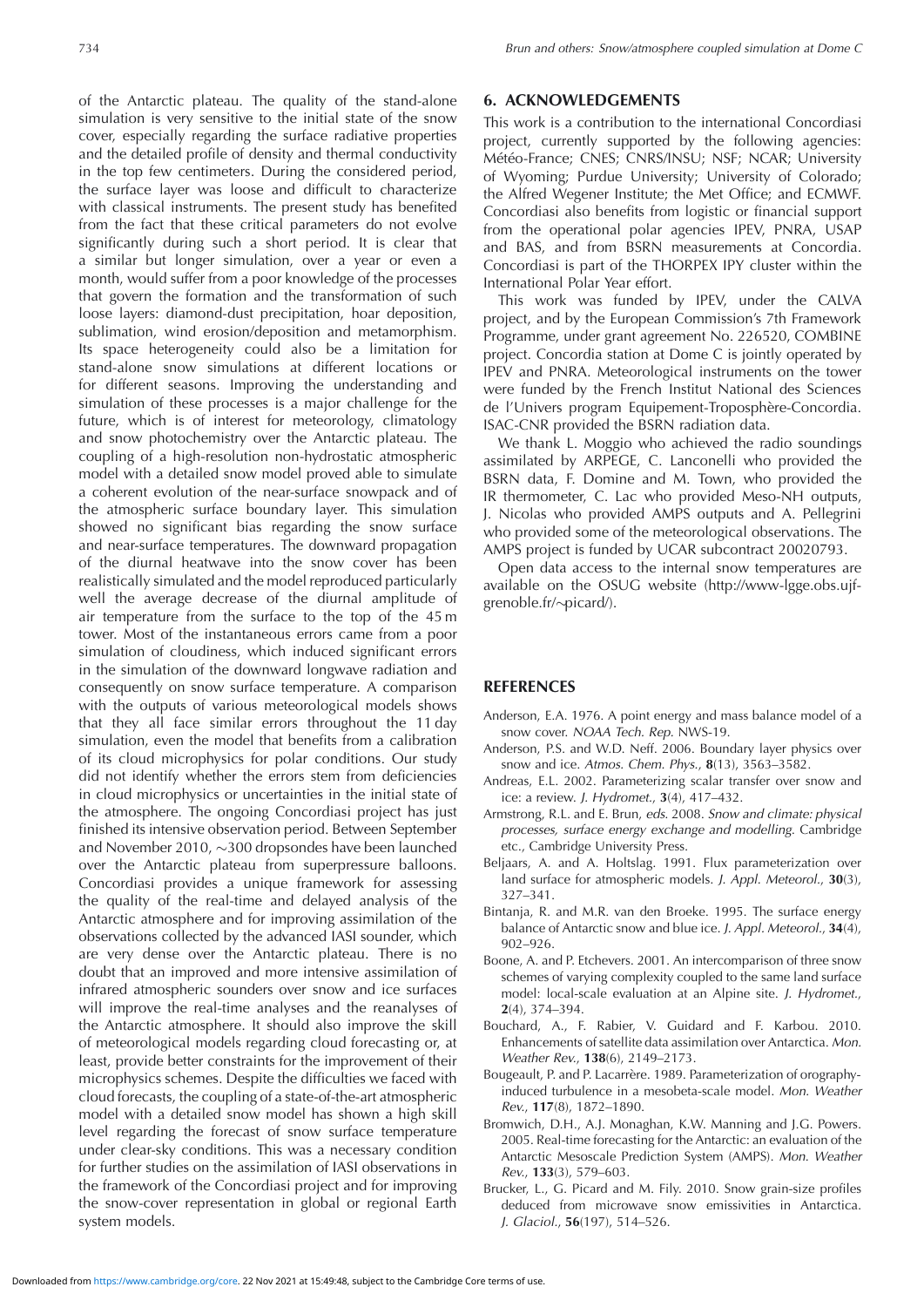- Brun, E., E. Martin, V. Simon, C. Gendre and C. Coléou. 1989. An energy and mass model of snow cover suitable for operational avalanche forecasting. J. Glaciol., **35**(121), 333–342.
- Brun, E., P. David, M. Sudul and G. Brunot. 1992. A numerical model to simulate snow-cover stratigraphy for operational avalanche forecasting. J. Glaciol., **38**(128), 13–22.
- Brun, E., E. Martin and V. Spiridonov. 1997. Coupling a multilayered snow model with a GCM. Ann. Glaciol., **25**, 66–72.
- Comiso, J.C. 1994. Surface temperatures in the polar regions from Nimbus 7 temperature humidity infrared radiometer. J. Geophys. Res., **99**(C3), 5181–5200.
- Comiso, J.C. 2000. Variability and trends in Antarctic surface temperatures from in situ and satellite infrared measurements. J. Climate, **13**(10), 1674–1696.
- Courtier, P., J.-N. Thépaut and A. Hollingsworth. 1994. A strategy for operational implementation of 4D-Var, using an incremental approach. Q. J. R. Meteorol. Soc., **120**(519), 1367–1387.
- Dadic, R., M. Schneebeli, M. Lehning, M.A. Hutterli and A. Ohmura. 2008. Impact of the microstructure of snow on its temperature: a model validation with measurements from Summit, Greenland. J. Geophys. Res., **113**(D14), D14303. (10.1029/2007JD009562.)
- Dang, H., C. Genthon and E. Martin. 1997. Numerical modeling of snow cover over polar ice sheets. Ann. Glaciol., **25**, 170–176.
- Douville, H., J.F. Royer and J.F. Mahfouf. 1995a. A new snow parameterization for the Météo-France climate model. Part I. Validation in stand-alone experiments. Climate Dyn., **12**(1), 21–35.
- Douville, H., J.F. Royer and J.F. Mahfouf. 1995b. A new snow parameterization for the Météo-France climate model. Part II. Validation in a 3-D GCM experiment. Climate Dyn., **12**(1), 37–52.
- Dozier, J. and S.G. Warren. 1982. Effect of viewing angle on the infrared brightness temperature of snow. Water Resour. Res., **18**(5), 1424–1434.
- Essery, R. and Z.L. Yang. 2001. An overview of models participating in the Snow Model Intercomparison Project (SnowMIP). In Proceedings of the SnowMIP Workshop, 11 July 2001, 8th Scientific Assembly of IAMAS, Innsbruck. Innsbruck, International Association of Meteorology and Atmospheric Sciences.
- Etchevers, P. and 22 others. 2004. Validation of the energy budget of an alpine snowpack simulated by several snow models (SnowMIP project). Ann. Glaciol., **38**, 150–158.
- Fogt, R.L. and D.H. Bromwich. 2008. Atmospheric moisture and cloud cover characteristics forecast by AMPS. Weather Forecast., **23**(5), 914–930.
- Gallée, H. and I.V. Gorodetskaya. 2008. Validation of a limited area model over Dome C, Antarctic Plateau, during winter. Climate Dyn., **34**(1), 61–72.
- Gallée, H., G. Guvomarc'h and E. Brun. 2001. Impact of snowdrift on the Antarctic ice sheet surface mass balance: possible sensitivity to snow-surface properties. Bound.-Layer Meteorol., **99**(1), 1–19.
- Genthon, C., M.S. Town, D. Six, V. Favier, S. Argentini and A. Pellegrini. 2010. Meteorological atmospheric boundary layer measurements and ECMWF analyses during summer at Dome C, Antarctica. J. Geophys. Res., **115**(D5), D05104. (10.1029/2009JD012741.)
- Gettelman, A., V.P. Walden, L.M. Miloshevich, W.L. Roth and B. Halter. 2006. Relative humidity over Antarctica from radiosondes, satellites, and a general circulation model. J. Geophys. Res., **111**(D9), D09S13. (10.1029/2005JD006636.)
- Guyomarc'h, G. and L. Mérindol. 1998. Validation of an application for forecasting blowing snow. Ann. Glaciol., **26**, 138–143.
- Jordan, R. 1991. A one-dimensional temperature model for a snow cover: technical documentation for SNTHERM.89. CRREL Spec. Rep. 91-16.
- Jordan, R.E., E.L. Andreas and A.P. Makshtas. 1999. Heat budget of snow-covered sea ice at North Pole 4. J. Geophys. Res., **104**(C4), 7785–7806.
- Karbou, F. and C. Prigent. 2005. Calculation of microwave land surface emissivity from satellite observations: validity of the specular approximation over snow-free surfaces. IEEE Geosci. Remote Sens. Lett., **2**(3), 311–314.
- King, J.C., W.M. Connolley and S.H. Derbyshire. 2001. Sensitivity of modelled Antarctic climate to surface and boundarylayer flux parametrizations. Q. J. R. Meteorol. Soc., **127**(573), 779–794.
- Kuipers Munneke, P. and 6 others. 2009. The role of radiation penetration in the energy budget of the snowpack at Summit, Greenland. Cryosphere, **3**(2), 155–165.
- Lanconelli, C. and 7 others. 2011. Polar baseline surface radiation measurements during the International Polar Year 2007–2009. Earth Syst. Sci. Data, **3**, 1–8.
- Liston, G.E., R.A. Pielke and E.M. Greene. 1999. Improving firstorder snow-related deficiencies in a regional climate model. J. Geophys. Res., **104**(D16), 19,559–19,567.
- Louis, J.F. 1979. A parametric model of vertical eddy fluxes in the atmosphere. Bound.-Layer Meteorol., **17**(2), 187–202.
- Martin, E. and Y. Lejeune. 1998. Turbulent fluxes above the snow surface. Ann. Glaciol., **26**, 179–183.
- Mascart, P., J. Noilhan and H. Giordani. 1995. A modified parameterization of flux-profile relationships in the surface layer using different roughness length values for heat and momentum. Bound.-Layer Meteorol., **72**(4), 331–344.
- Noilhan, J. and J.F. Mahfouf. 1996. The ISBA land-surface parameterization scheme. Global Planet. Change, **13**(1–4), 145–159.
- Ohmura, A. and 14 others. 1998. Baseline surface radiation network (BSRN/WCRP): new precision radiometry for climate research. Bull. Am. Meteorol. Soc., **79**(10), 2115–2136.
- Pergaud, J., V. Masson, S. Malardel and F. Couvreux. 2009. A parameterization of dry thermals and shallow cumuli for mesoscale numerical weather prediction. Bound.-Layer Meteorol., **132**(1), 83–106.
- Picard, G. and M. Fily. 2006. Surface melting observations in Antarctica by microwave radiometers: correcting 26-year time series from changes in acquisition hours. Remote Sens. Environ., **104**(3), 325–336.
- Picard, G., L. Brucker, M. Fily, H. Gallée and G. Krinner. 2009. Modeling time series of microwave brightness temperature in Antarctica. J. Glaciol., **55**(191), 537–551.
- Powers, J.G., A.J. Monaghan, A.M. Cayette, D.H. Bromwich, Y.-H. Kuo and K.W. Manning. 2003. Real-time mesoscale modeling over Antarctica: the Antarctic Mesoscale Prediction System (AMPS). Bull. Am. Meteorol. Soc., **84**(11), 1533–1545.
- Rabier, F., H. Järvinen, E. Klinker, J.F. Mahfouf and A. Simmons. 2000. The ECMWF operational implementation of fourdimensional variational assimilation. I: Experimental results with simplified physics. Q. J. R. Meteorol. Soc., **126**(564), 1143–1170.
- Rabier, F. and 36 others. 2010. The Concordiasi Project in Antarctica. Bull. Am. Meteorol. Soc., **91**(1), 69–86.
- Salgado, R. and P. Le Moigne. 2010. Coupling of the FLake model to the Surfex externalized surface model. Boreal Environ. Res., **15**, 231–244.
- Seity, Y. and 7 others. 2011. The AROME-France Convective-Scale Operational Model. Mon. Weather Rev., **139**(3), 976–991.
- Slater, A.G. and 33 others. 2001. The representation of snow in land surface schemes: results from PILPS 2. J. Hydromet., **2**(1), 7–25.
- Sukoriansky, S., B. Galperin and V. Perov. 2006. A quasi-normal scale elimination model of turbulence and its application to